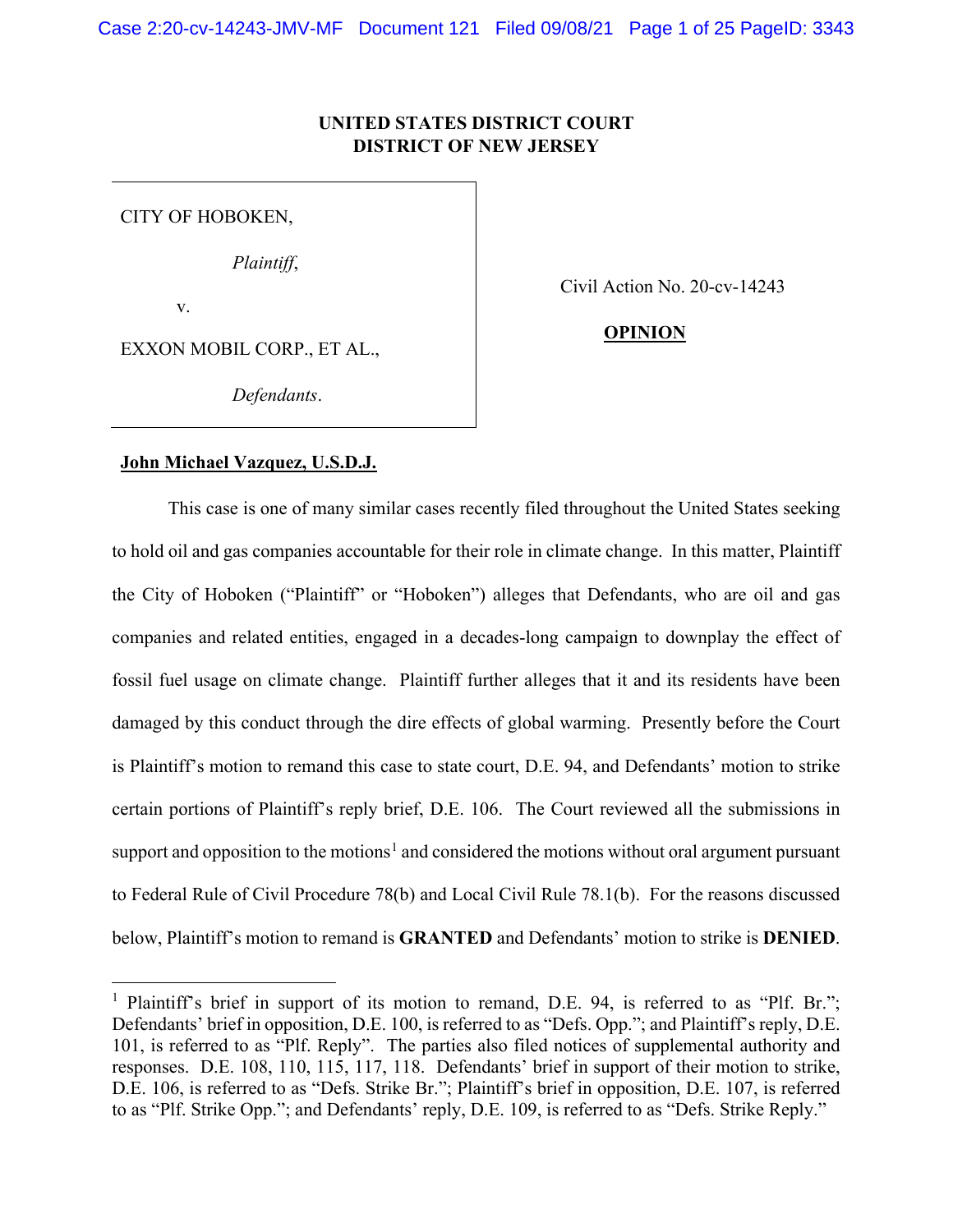## **I. FACTUAL BACKGROUND**[2](#page-1-0) **AND PROCEDURAL HISTORY**

Through this matter, Hoboken seeks compensation to offset the costs it has and will continue to incur to protect itself from the effects of global warming. Plaintiff contends that Defendants' production, marketing, and sale of fossil fuels has been a "substantial factor" in skyrocketing carbon dioxide (CO<sub>2</sub>) emissions. Compl.  $\P$  42. The rising concentration of CO<sub>2</sub> emissions is a driving force in climate change. *Id.* ¶ 41. And global warming, in turn, is causing climate disruption and damage throughout the world, including in Hoboken. Hoboken is a densely populated urban area located across the Hudson River from New York City. *Id.* ¶¶ 8, 10, 46. As a result, it is particularly vulnerable to damage from rising sea levels and extreme rainfall events caused by global warming. *Id.* ¶¶ 45, 225-54. Hoboken has already incurred substantial damage from weather events associated with global warming, including Hurricane Irene and Superstorm Sandy. *See id.* ¶ 11. Hoboken submits that it will continue to experience extreme weather events, damage from rising sea levels, and other problems associated with global warming. *See id.* ¶¶ 225-27.

Plaintiff alleges that Defendants have known about and studied the potential harms from fossil fuel usage since the 1950s. *Id.* ¶ 75. Despite this knowledge, Defendants decided to prioritize their profits and actively suppressed evidence of the effects of global warming. *Id.* ¶¶ 75, 107. Beginning in the late 1980s, Exxon's strategy to combat global warming "shifted from trying to understand the impact of fossil fuels on climate change to trying to dispute and conceal their impact. It has continued to employ this strategy through the present day." *Id.* ¶ 116. To do so, Exxon and other Defendants created front groups with neutral names to promote climate science denial and misinformation campaigns. *Id.* ¶¶ 118-61. To that end, from 1998 to 2007,

<span id="page-1-0"></span> $2$  The factual background is taken from the Complaint. D.E. 1-2 ("Compl.").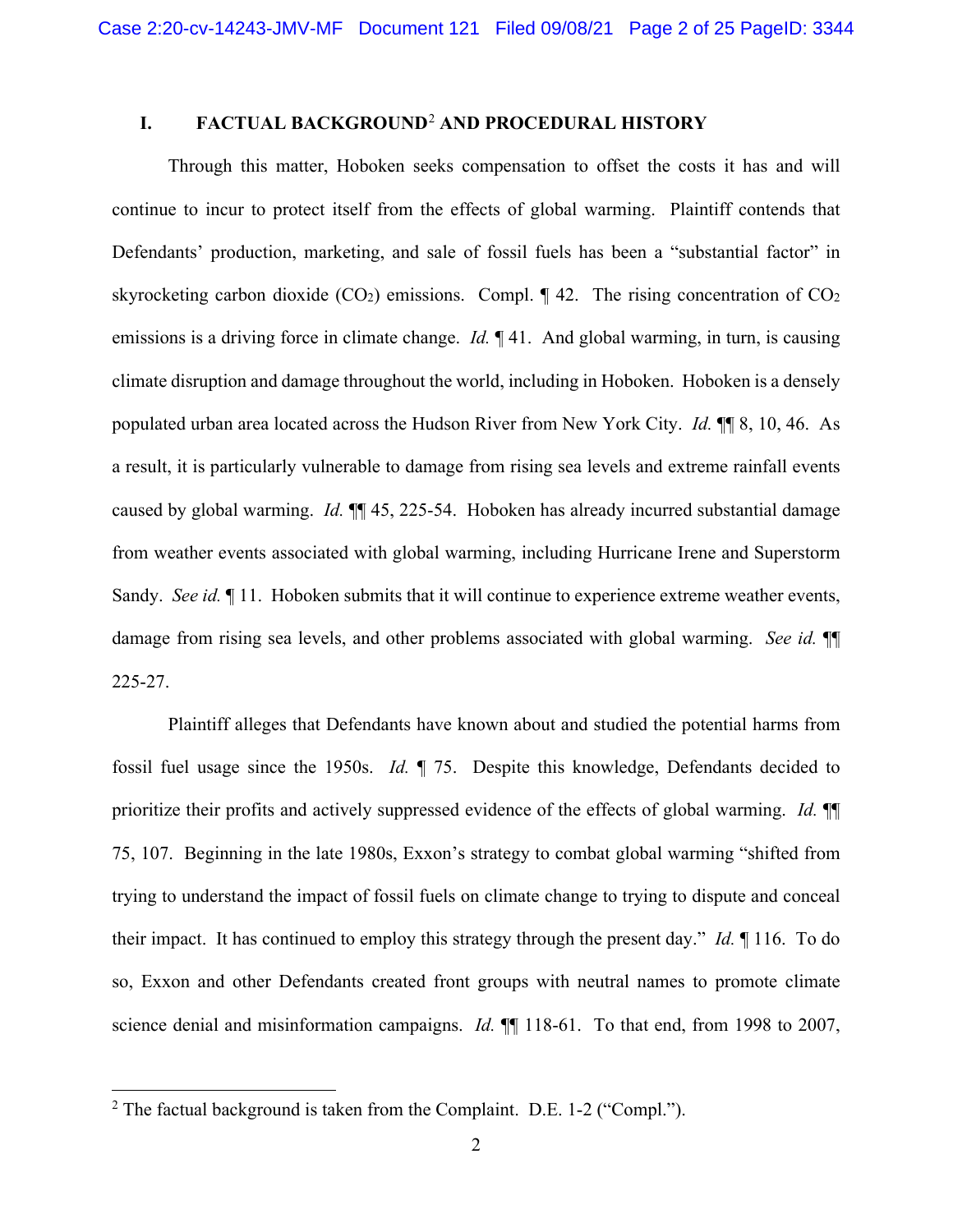"ExxonMobil gave over \$20 million to think tanks and organizations that published research and ran campaigns denying climate science." *Id.* ¶ 159. But while Defendants were engaged in their misinformation campaign, they were actively making business plans that accounted for rising sea levels and warming temperatures due to global warming. *Id.* ¶¶ 162-71.

As the scientific certainty about global warming solidified over the last decade, Defendants switched their tactics from outright deception to a plan to "greenwash" consumers. Greenwashing refers to Defendants' strategy to make consumers think that Defendants are committed to combatting climate change when, in fact, Defendants have not made any changes to their fundamental, core business of extracting and producing fossil fuels. *Id.* ¶¶ 172-92. "Defendants' greenwashing campaigns," which still continue, "are cover for their accelerating extraction, production, marketing and sale of fossil fuels—the actual cause of climate change." *Id.* ¶ 194. In addition to the pivot to "greenwashing," Defendants also continue to fund organizations that deny global warming. *Id.* ¶ 209.

Plaintiff contends that Defendants' decades long "campaign of deception" about the impact fossil fuels have on climate change is causing lasting harm to Hoboken. *Id.* ¶ 222. This damage includes an increased frequency of flooding in the city, which requires large-scale and long-term remediation efforts; decreased property values; and increased insurance and property costs for Plaintiff and its residents. *Id. ¶¶* 222-23. Hoboken has already been forced to expend hundreds of millions of dollars in remediation efforts after damage caused by extreme rainfall events, including Hurricane Irene and Superstorm Sandy. *Id.* ¶¶ 269-84. Despite these efforts and further remediation plans, designers acknowledge that a "fully comprehensive solution" is beyond Plaintiff's means. *Id.* ¶ 285. Plaintiff alleges that Defendants' actions are the proximate cause of Plaintiff's need to invest in its substantial, yet incomplete, remediation plans. *Id.* ¶ 287.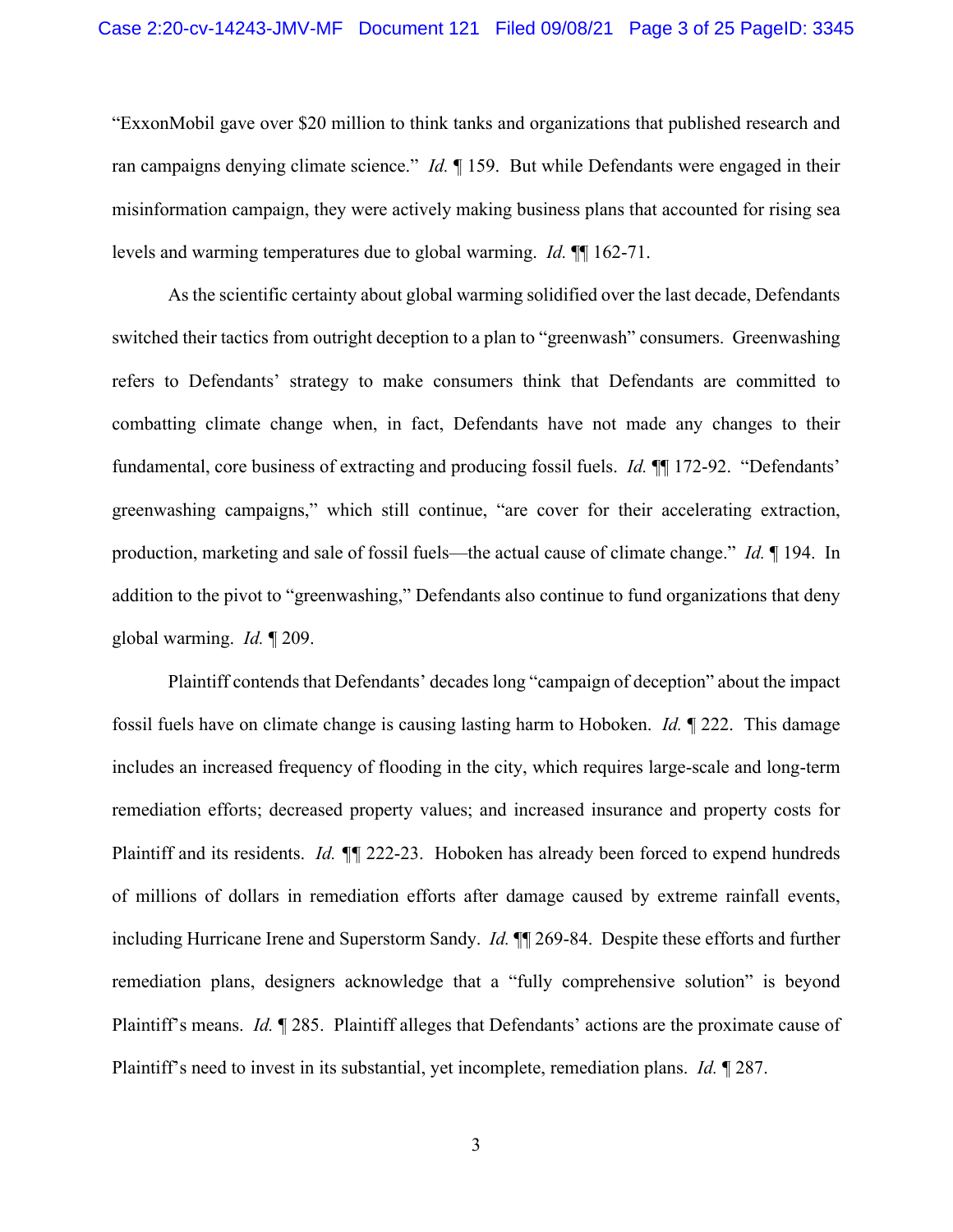Plaintiff filed its Complaint in New Jersey state court, alleging the following claims: public nuisance (Count One); private nuisance (Count Two); trespass (Count Three); negligence (Count Four); and violation of the New Jersey Consumer Fraud Act (Count Five). D.E. 1-2. Plaintiff seeks compensation for costs related to damage from Superstorm Sandy and similar events, as well as for Plaintiff's abatement and remediation efforts. *See, e.g.*, Compl. ¶ 306. Ultimately, the crux of Hoboken's Complaint is that Defendants knew that their products caused substantial harm to the environment. Yet, Defendants misled consumers for decades about the real risks of continued dependence on fossil fuels and continued to sell their products. Now, Hoboken wants help paying for the effects of climate change it has faced and will continue to face.

On October 9, 2020, Defendants Chevron Corp. and Chevron U.S.A., Inc. removed the matter to this Court.<sup>[3](#page-3-0)</sup> Defendants' 168-page notice of removal ("NOR") states that removal is proper on multiple grounds, including federal question, 28 U.S.C. § 1331; jurisdiction under the Outer Continental Shelf Lands Act ("OCSLA"), 43 U.S.C. § 1349(b); federal officer removal, 28 U.S.C. § 1442; and the Class Action Fairness Act ("CAFA"), 28 U.S.C. § 1332(d). D.E. 1. On December 11, 2020, Plaintiff filed the instant motion to remand. D.E. 94. After briefing was completed for the motion to remand, Defendants filed their motion to strike as to certain portions of Plaintiff's reply brief. D.E. 106.

## **II. STANDARD OF REVIEW**

Pursuant to the federal removal statute, "any civil action brought in a State court of which the district courts of the United States have original jurisdiction, may be removed . . . to the district court of the United States for the district and division embracing the place where such action is

<span id="page-3-0"></span><sup>&</sup>lt;sup>3</sup> All Defendants subsequently consented to the Chevron Defendants' removal. D.E. 9, 10, 13, 14, 17.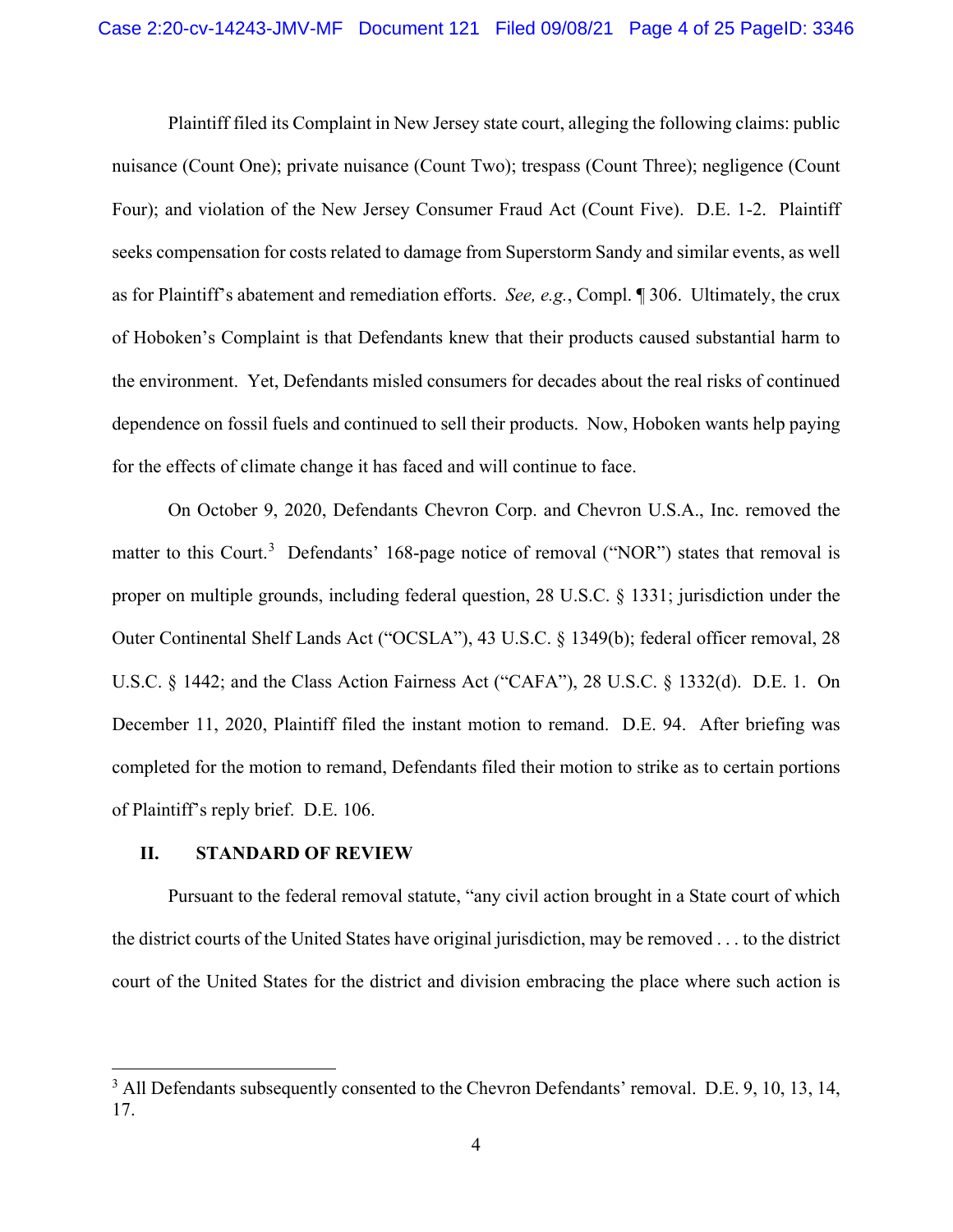pending." 28 U.S.C. § 1441(a). "[T]he party asserting federal jurisdiction in a removal case bears the burden of showing, at all stages of the litigation, that the case is properly before the federal court." *Frederico v. Home Depot*, 507 F.3d 188, 193 (3d Cir. 2007). A district court "must resolve all contested issues of substantive fact in favor of the plaintiff and must resolve any uncertainties about the current state of controlling substantive law in favor of the plaintiff." *Boyer v. Snap-On Tools Corp.*, 913 F.2d 108, 111 (3d Cir. 1990). Removal statutes "are to be strictly construed against removal and all doubts should be resolved in favor of remand." *Batoff v. State Farm Ins. Co.*, 977 F.2d 848, 851 (3d Cir. 1992) (quoting *Steel Valle Auth. v. Union Switch & Signal Div.*, 809 F.2d 1006, 1010 (3d Cir. 1987)); *see also Samuel-Bassett v. Kia Motors Am., Inc.*, 357 F.3d 392, 396 (3d Cir. 2004).

## **III. ANALYSIS**

At the outset, Defendants asked this Court to reserve decision on the motion for remand until the Supreme Court resolved the question of whether there is federal question jurisdiction in a number of factual and procedurally similar cases. Defs. Opp. at 7. Although the Supreme Court has decided the other matters such that a stay is no longer appropriate, the Court briefly addresses this issue because it provides helpful context.

As noted, this case is one of many similar suits brought by cities and states throughout the country to address Defendants' alleged disinformation campaign regarding the effects of fossil fuels on global warming. Eleven of these cases were recently pending before the Supreme Court.<sup>[4](#page-4-0)</sup>

<span id="page-4-0"></span><sup>4</sup> The cases are *BP P.L.C. v. Mayor & City Council of Balt.*, 141 S. Ct. 1532 (2021); *Chevron v. County of San Mateo*, --- S. Ct. ---, 2021 WL 2044534 (U.S. May 24, 2021) (consolidating six cases); *Shell Oil Prods Co. v. Rhode Island*, --- S. Ct. ---, 2021 WL 2044535 (U.S. May 24, 2021); and *Suncor Energy (U.S.A.) Inc. v. Bd. of Cty. Comm'rs of Boulder Cty.*, --- S. Ct. ---, 2021 WL 2044533 (U.S. May 24, 2021). In citing to the underlying decisions in each of these cases in this Opinion, this Court does not reference the appellate history for each matter.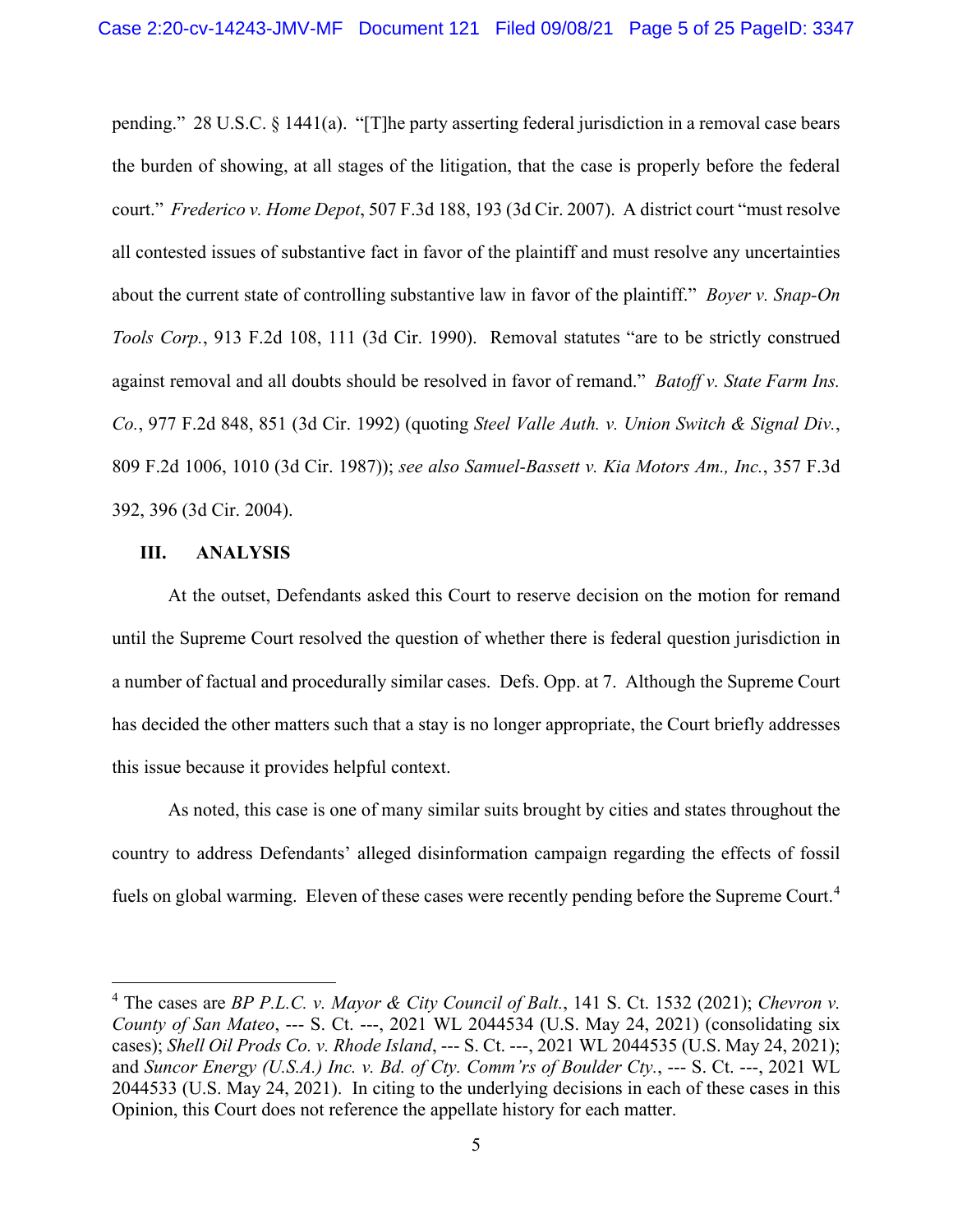In each, the respective plaintiff filed suit in state court and the defendants removed the matter on numerous grounds, including each of the arguments advanced by Defendants here. In all but two cases, the district court granted the plaintiff's ensuing motion to remand. On initial appeal, the circuit courts addressed their scope of review, determined that they could only review whether there was federal-officer jurisdiction pursuant to 28 U.S.C. § 1442, and concluded that removal was not proper under Section 1442. *See, e.g.*, *Rhode Island v. Shell Oil Prods. Co., L.L.C.* (*Rhode Island II*), 979 F.3d 50, 55 (1st Cir. 2020) (concluding that on appeal, the circuit's "review is cabined to the question of whether the district court has jurisdiction over this case pursuant to federal officer removal"). Defendants subsequently petitioned for writs of certiorari in each case, which were granted by the Supreme Court.<sup>[5](#page-5-0)</sup>

On May 17, 2021, the Supreme Court issued its opinion in *BP P.L.C. v. Mayor & City Council of Baltimore* (*Baltimore III*), 141 S. Ct. 1532 (2021). The Supreme Court, however, did not consider the underlying merits of the removal or remand. Instead, it focused solely on the narrow issue of a court's scope of review when removal is premised on the federal officer removal statute or the civil rights removal statute, 28 U.S.C. § 1443. *Id.* at 1536. The Supreme Court determined that when a matter is removed pursuant to Sections 1442 or 1443, an appellate court may review the entire remand order on appeal even if the remand order addresses grounds for removal outside of Sections 1442 and 1443. *Id.* at 1537-38. Accordingly, the Supreme Court remanded each case and directed the circuit courts to consider all of the defendants' grounds for removal, not just federal officer removal. *See id.* at 1543.

<span id="page-5-0"></span><sup>5</sup> The Supreme Court denied the writ of certiorari in *Chevron Corp. v. City of Oakland* (consolidating two cases), No. 1089, on June 14, 2021. This matter sought review of the Ninth Circuit's decision reversing two district court decisions denying motions to remand in similar cases.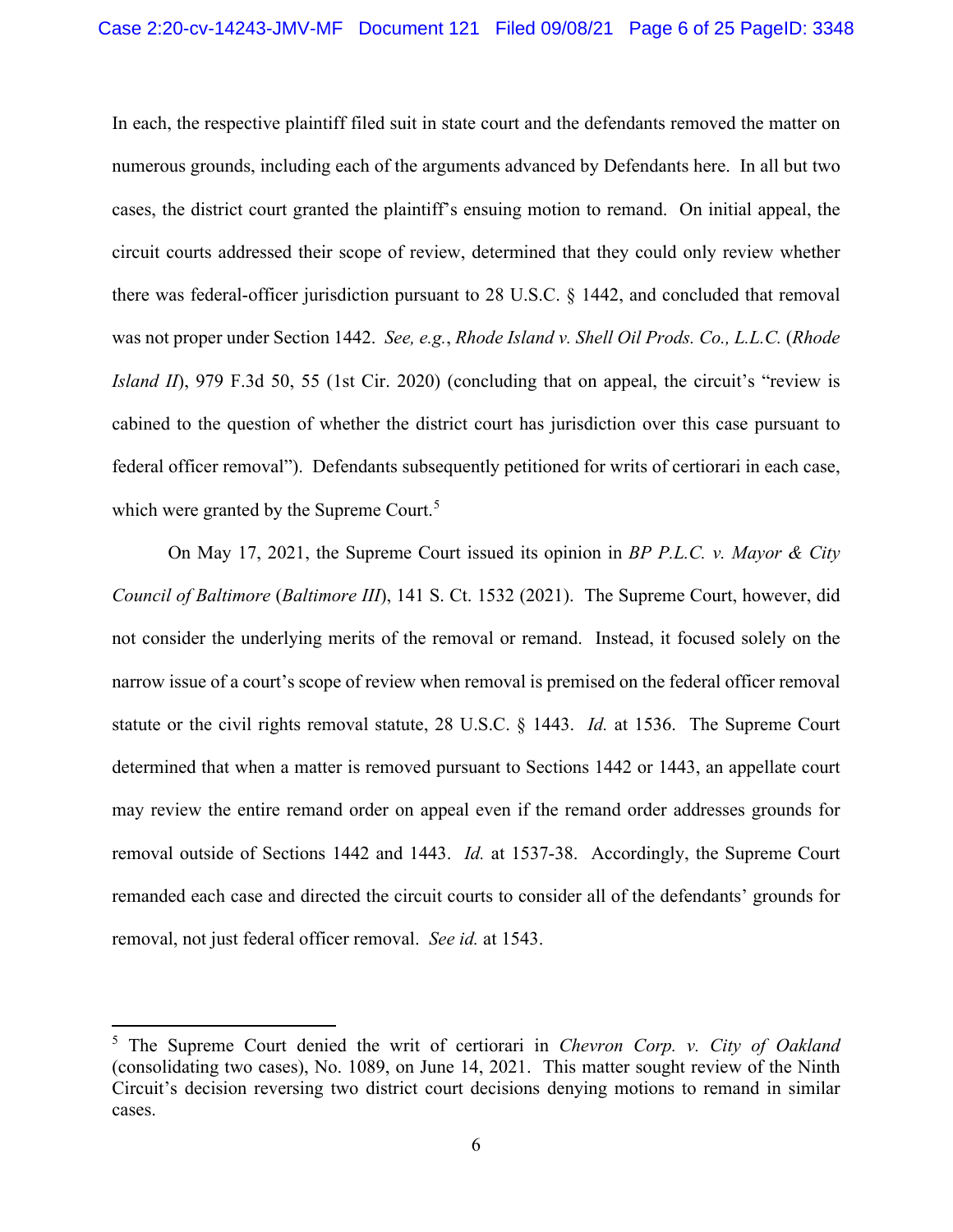Because the Supreme Court only addressed this limited procedural issue, *Baltimore III* does not guide the Court's analysis here. But since the Supreme Court's decision in *Baltimore III*, Defendants now insinuate that this Court should wait until the circuit courts decide multiple issues of first impression upon remand, as they might impact Defendants' numerous bases for federal jurisdiction in this matter. D.E. 115 at 2. Given the fact that Plaintiff filed its motion for remand more than six months ago and this Court has no indication of when any circuit may address these issues on remand, the Court finds that it would not be prudent to await a decision from the appellate courts. Critically, no such matter is pending before the Third Circuit.

Turning to the merits of the parties' arguments, "[f]ederal courts are not courts of general jurisdiction." *Bender v. Williamsport Area Sch. Dist.*, 475 U.S. 534, 541-42 (1986). Rather, to adjudicate a case, a federal district court must have subject matter jurisdiction through "power authorized by Constitution and statute." *Exxon Mobil Corp. v. Allapattah Servs., Inc.*, 545 U.S. 546, 552 (2005). Therefore, a district court must presume that it lacks jurisdiction over a matter unless jurisdiction is shown to be proper. *Kokkonen v. Guardian Life Ins. Co. of Am.*, 511 U.S. 375, 377 (1994). As discussed, Defendants seek to remove this matter on multiple grounds. The Court addresses each basis for removal below. Ultimately, none of Defendants' grounds for removal are sufficient for this Court to exercise subject-matter jurisdiction.

## **A. Federal Question**

A court has federal question jurisdiction, pursuant to 28 U.S.C. § 1331, if the complaint "establishes that federal law create[s] the cause of action or that the plaintiff's right to relief necessarily depends on the resolution of a substantial question of federal law." *ACR Energy Partners, LLC v. Polo N. Country Club, Inc.*, 143 F. Supp. 3d 198, 202 (D.N.J. 2015). In determining whether a complaint alleges a federal question, courts are guided by the well-pleaded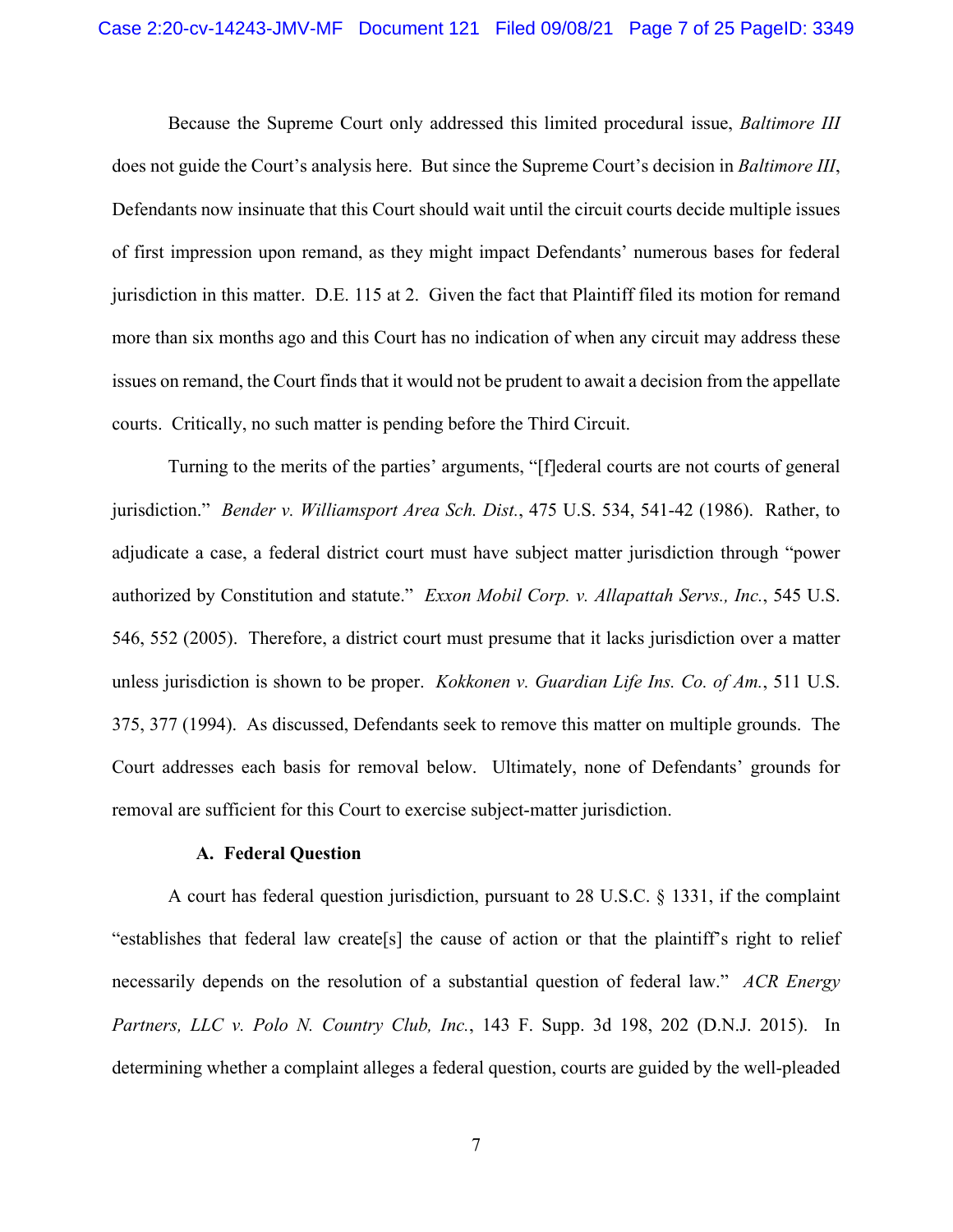complaint rule. According to the rule, "a plaintiff is ordinarily entitled to remain in state court so long as its complaint does not, on its face, affirmatively allege a federal claim." *Concepcion v. CFG Health Sys. LLC*, No. 13-2081, 2013 WL 5952042, at \*2 (D.N.J. Nov. 6, 2013). A defense based on federal law is insufficient to convey jurisdiction under the well-pleaded complaint rule. *N.J. Carpenters & Trs. Thereof v. Tishman Constr. Corp. of N.J.*, 760 F.3d 297, 302 (3d Cir. 2014). Plaintiff does not assert any federal claims here; Hoboken only asserts state law claims. Thus, on its face, the well-pleaded complaint rule is not satisfied.

There are, however, a few exceptions to the well-pleaded complaint rule.

## **1. Complete Preemption**

In the NOR, Defendants contend that Plaintiff's claims are completely preempted by the Clean Air Act, 42 U.S.C. § 7401 *et seq*. NOR ¶ 168-71.[6](#page-7-0) There is a "'narrow exception' to the well pleaded complaint rule . . . where Congress 'has expressed its intent to completely pre-empt a particular area of law such that any claim that falls within this area is necessarily federal in character.'" *Tishman Constr. Corp. of N.J.*, 760 F.3d at 302 (quoting *In re U.S. Healthcare, Inc.*, 193 F.3d 151, 160 (3d Cir. 1999)). The complete preemption exception is narrow. *Pascack Valley Hosp. v. Local 464A UFCW Welfare Reimbursement Plan*, 388 F.3d 393, 399 (3d Cir. 2004). In fact, the Supreme Court has only recognized the complete preemption doctrine in three instances, none of which are applicable here. *Tishman Constr. Corp. of N.J.*, 760 F.3d at 302. Moreover, "[i]f Congress intends a preemption instruction completely to displace ordinarily applicable state

<span id="page-7-0"></span><sup>&</sup>lt;sup>6</sup> Defendants rely on this basis for removal in the NOR but do not address it in their opposition brief. Thus, it appears that Defendants abandoned this argument. However, because it informs the Court's decision with respect to Defendants' arguments regarding the federal common law, as addressed next, the Court briefly discusses the issue.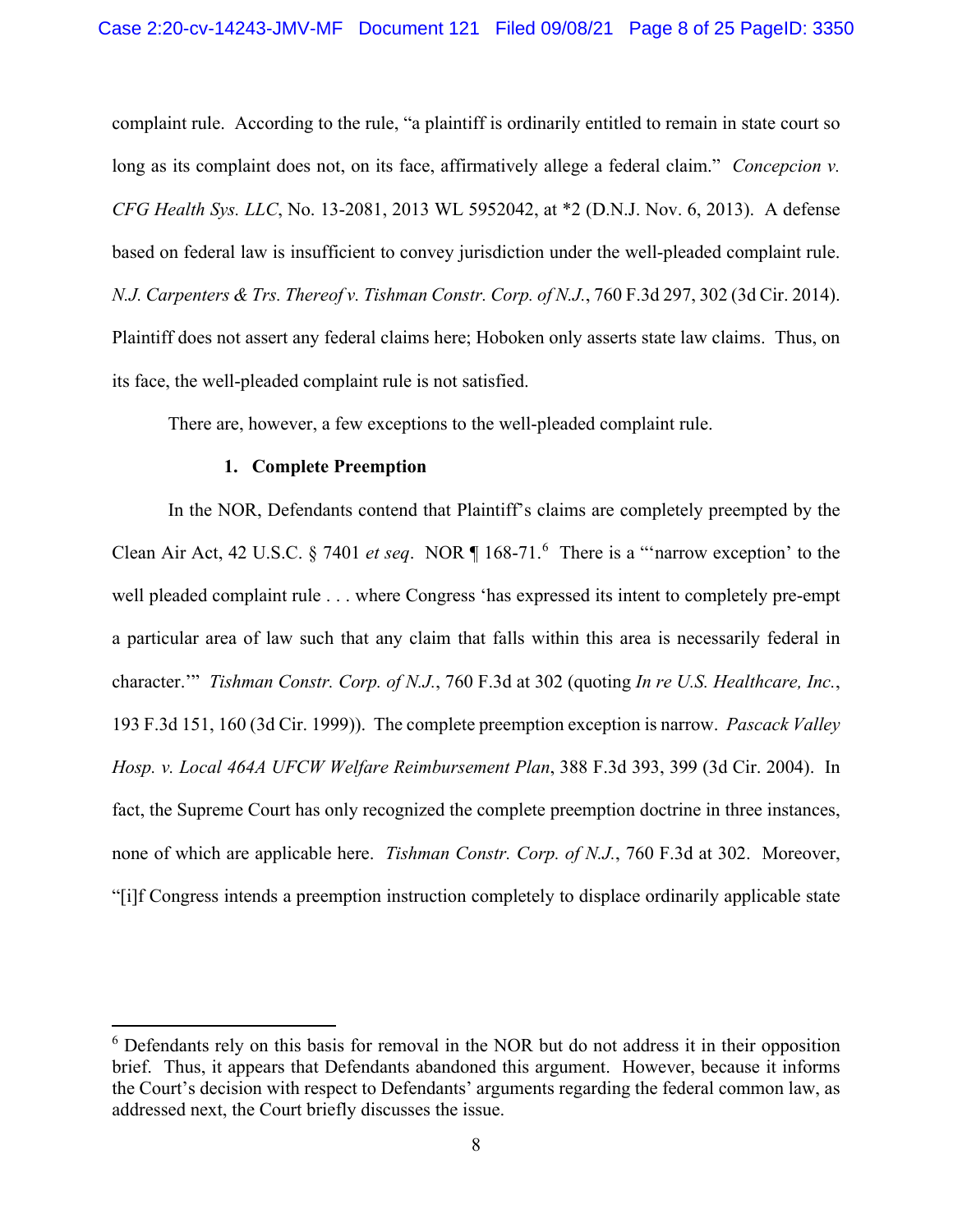law, and confer federal jurisdiction thereby, it may be expected to make that atypical intention clear." *Empire HealthChoice Assurance, Inc. v. McVeigh*, 547 U.S. 677, 698 (2006).

Defendants do not identify any provision of the Clean Air Act or other related document that evidences a congressional intent to displace state law remedies that fall within the ambit of the Clean Air Act. Defendants also fail to identify any means for a litigant to assert a federal cause of action under the Act. In addition, in the similar cases pending throughout the country, no court has determined that the claims are completely preempted by the Clean Air Act. *See, e.g.*, *City of Oakland v. BP PLC*, 969 F.3d 895, 907 (9th Cir. 2020) (explaining that the Clean Air Act does not meet the requirements for complete preemption); *Rhode Island v. Chevron Corp.* (*Rhode Island I*), 393 F. Supp. 3d 142, 149-50 (D.R.I. 2019) (concluding that the plaintiff's claims were not completely preempted by the Clean Air Act). Accordingly, complete preemption based on the Clean Air Act does not confer subject-matter jurisdiction here.

#### **2. Federal Common Law and Ordinary Preemption**

Defendants also contend that Plaintiff's claims necessarily arise under federal law "because they seek to regulate transboundary and international emission and pollution." Defs. Opp. at 12; *see also* NOR at 5-6. Defendants maintain that there are certain specialized areas, including interstate pollution, where there is an overriding interest in having a uniform federal rule. Defs. Opp. at 12-13. In short, Defendants argue that their claims arise under the federal common law. "The problem for Defendants is that there is nothing in the artful-pleading doctrine that sanctions this particular transformation." *Rhode Island I*, 393 F. Supp. 3d at 148.

In *Illinois v. City of Milwaukee* (*Milwaukee I*), 406 U.S. 91 (1972), the Supreme Court explained that "where there is an overriding federal interest in the need for a uniform rule of decision or where the controversy touches basic interests of federalism, we have fashioned federal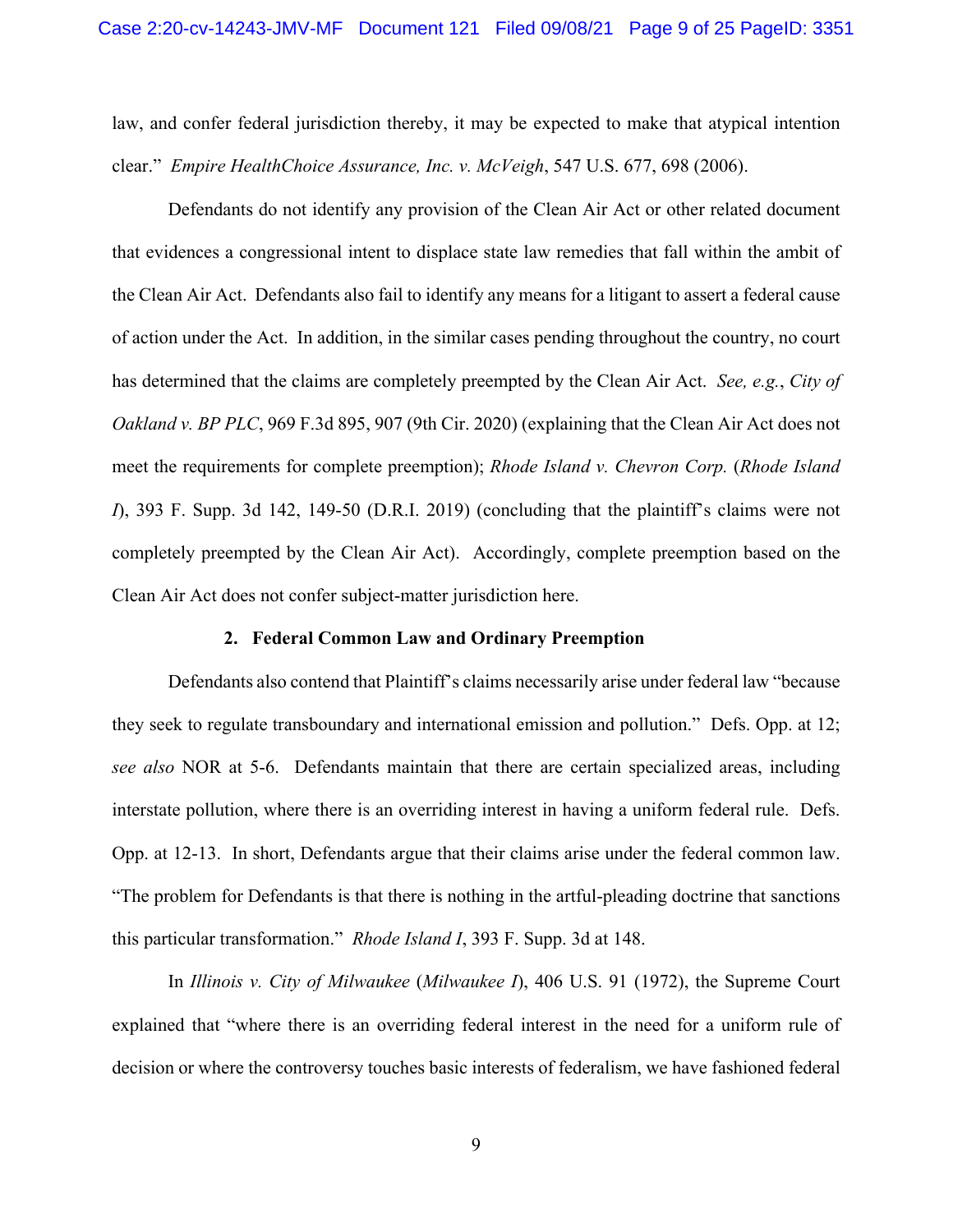common law." *Id.* at 105 n.6. The Court continued that addressing pollution in Lake Michigan, as it is bounded by four states, is an area that demands an application of federal law. *Id.* But even assuming that this matter is ultimately governed by the federal common law, *Milwaukee I* does not provide Defendants with a basis for removal. *Milwaukee I* was filed in federal court pursuant to 28 U.S.C. § 1251(a)(1), which gives a district court original jurisdiction over controversies between two or more states. *Milwaukee I*, 406 U.S. at 1388. Accordingly, *Milwaukee I* did not implicate the well-pleaded complaint rule, nor did the Supreme Court address any principals of preemption or jurisdiction.

In relying on the federal common law as a basis for removal, Defendants are in essence raising the affirmative defense that the federal common law preempts Plaintiff's claims. This amounts to an argument for ordinary preemption. And ordinary preemption does not convert Plaintiff's state law claims to a federal case. *See Caterpillar Inc. v. Williams*, 482 U.S. 386, 392- 93 (1987) ("Ordinarily federal pre-emption is raised as a defense to the allegations in a plaintiff's complaint" and "it is now well settled law that a case may *not* be removed to federal court on the basis of a federal defense, including the defense of pre-emption"); *see also Briones v. Bon Secours Health Sys.*, 69 F. App'x 530, 534 (3d Cir. 2003) ("Because of the general rule that the plaintiff is master of his claim, where a well-pleaded state complaint contains only claims based on state law that are not 'completely preempted,' a federal court to which the case has been removed must remand to the state court for a determination of the issues presented.").

Defendants argue that *National Farmers Union Insurance Companies v. Crow Tribe of Indians*, 471 U.S. 845 (1985), demonstrates that if a plaintiff's claims necessarily arise under the federal common law, there is federal jurisdiction. Defs. Opp. at 15. In *National Farmers Union*, however, the petitioners filed their complaint in federal court, arguing that their claims arose under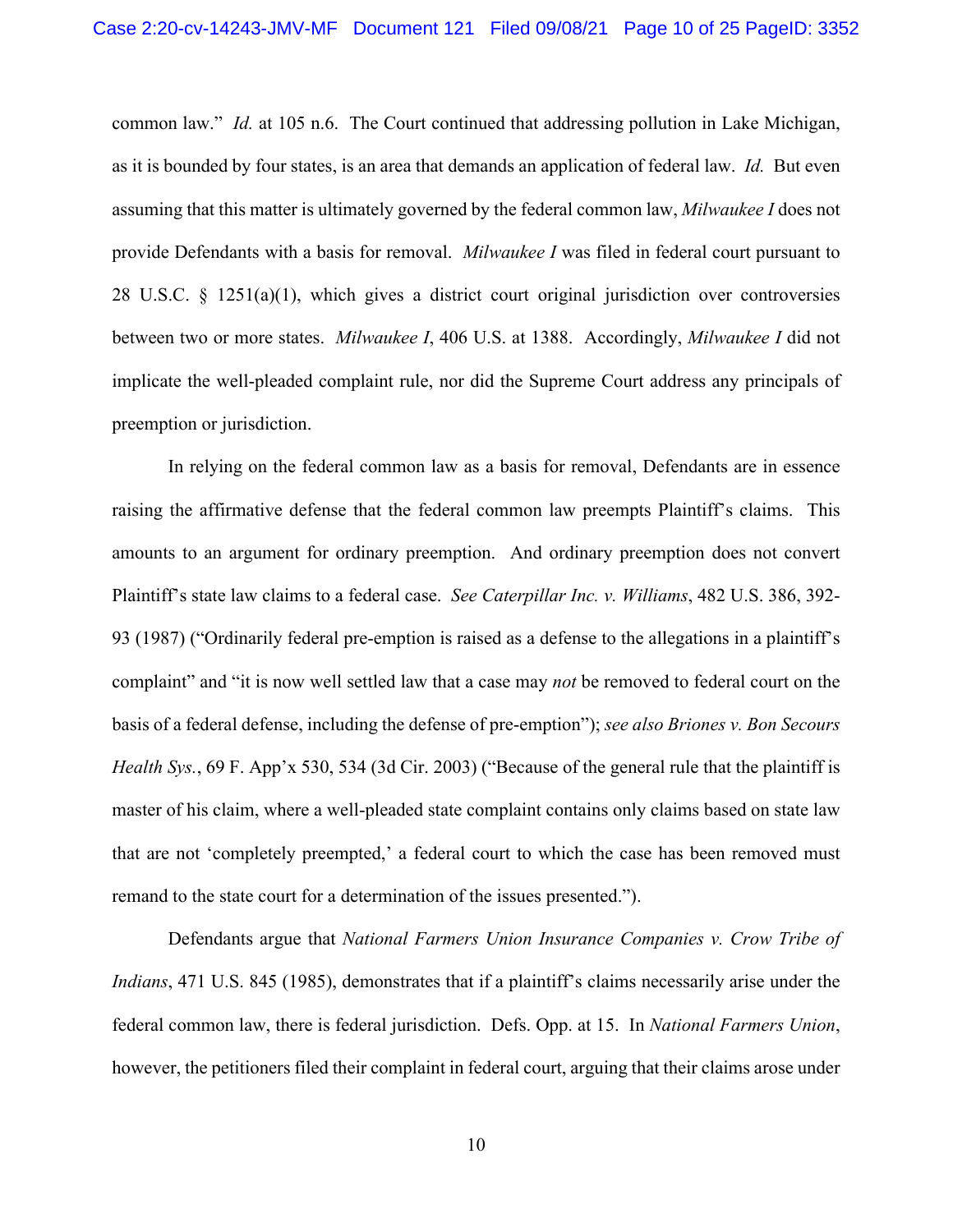the federal common law. *Nat'l Farmers Union Ins. Cos.*, 471 U.S. at 848. Thus, the case involved affirmative claims that appeared on the face of the complaint. This is materially different than the defense that Defendants assert here. *National Farmers Union*, therefore, does not support Defendants' argument based on the federal common law.

In addition, Defendants' argument regarding the federal common law has been rejected by other courts. For example, in *Baltimore I*, the court recognized that the defendants' argument that Baltimore's claims were governed by the federal common law because they touched on climate change "is a cleverly veiled preemption argument." *Mayor & City Council of Balt. v. BP P.L.C.* (*Baltimore I*), 388 F. Supp. 3d 538, 555 (D. Md. 2019). The court continued that "[u]nfortunately for defendants, ordinary preemption does not allow the Court to treat the City's public nuisance claims as if it had been pleaded under federal law." *Id.* Similarly, in *Rhode Island I*, the court explained that "complete preemption is different from ordinary preemption, which is a defense and therefore does not provide a basis for removal." *Rhode Island I*, 393 F. Supp. 3d at 148. The *Rhode Island I* court then determined that "environmental federal common law does not – absent congressional say-so – completely preempt the State's public-nuisance claim, and therefore provides no basis for removal." *Id.* at 149. In this instance, outside of Defendants' suggestion that this Court take a wait-and-see approach with the casesthat were recently remanded by the Supreme Court, Defendants do not attempt to explain why these other courts were incorrect or why this case is different. And this Court finds *Rhode Island I*, *Baltimore I*, and the other similar cases persuasive.

Defendants also argue that Plaintiff's claims arise under federal law because "they seek to regulate the production and sale of oil and gas abroad and therefore, implicate the federal government's foreign affairs power and the Constitution's Foreign Commerce Clause." Defs.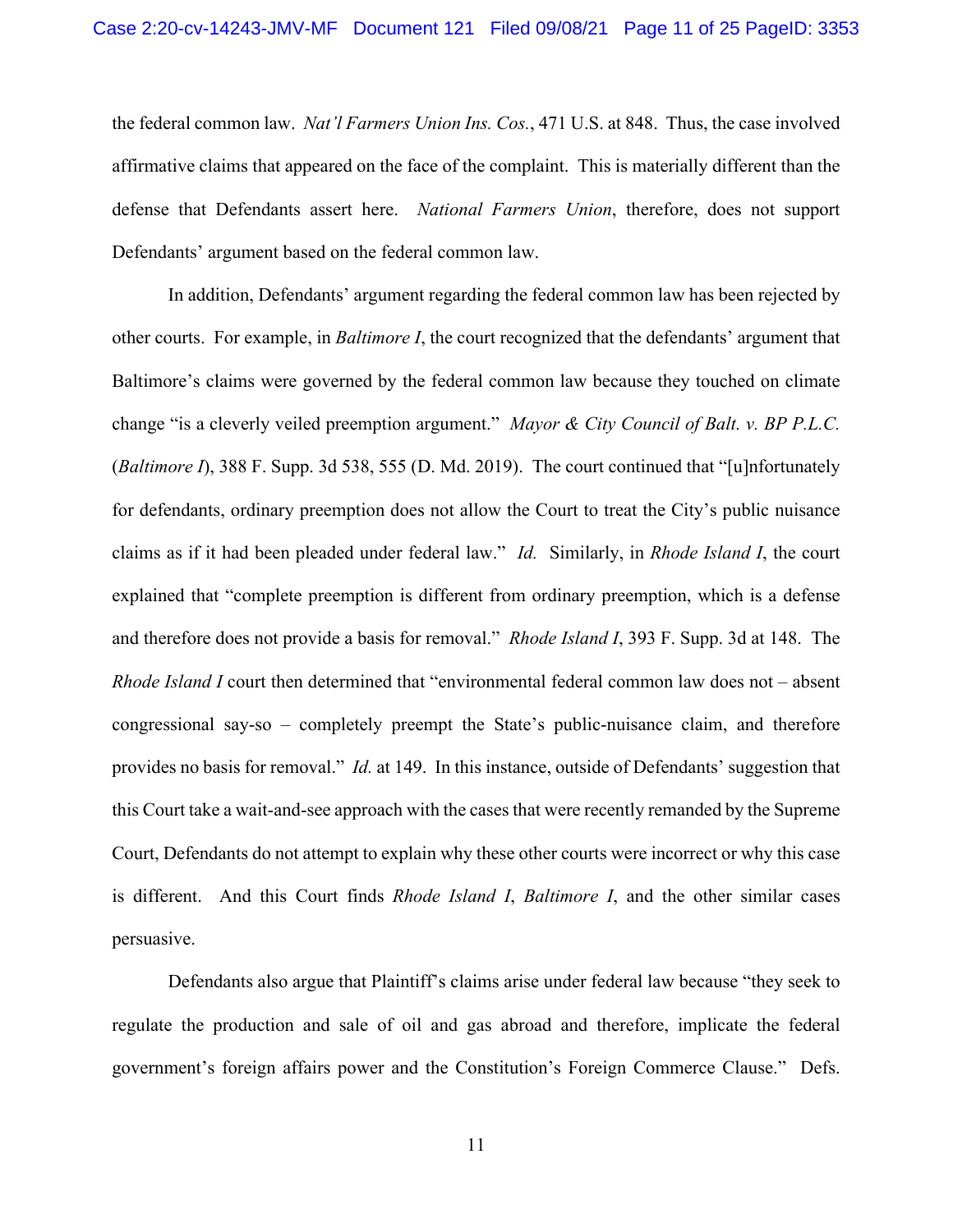Opp. at 18. The Court disagrees. Plaintiff seeks compensation to help it pay for damage that has already occurred and for remediation efforts to prevent further damage. Defendants have not made any persuasive arguments to the contrary.

Finally, Defendants contend that this case should be removed because Plaintiff is artfully pleading around a federal claim. The Supreme Court has explained that at times, a federal court must "determine whether the real nature of the claim is federal, regardless of plaintiff's characterization." *Federated Dep't Stores, Inc. v. Moitie*, 452 U.S. 394, 397 n.2 (1981). Under the "artful pleading" doctrine, "a plaintiff may not defeat removal by omitting to plead necessary federal questions." *Goepel v. Nat'l Postal Mail Handlers Union, a Div. of Liuna*, 36 F.3d 306, 310 (3d Cir. 1994).<sup>[7](#page-11-0)</sup> At the same time, as "master of its complaint," Hoboken is at liberty to raise or not raise federal claims. *Caterpillar*, 482 U.S. at 398-99. Here, Hoboken chose to plead only state law claims against non-diverse parties. None of Hoboken's claims are premised on federal law and Defendants do not contend that Plaintiff omitted any facts to avoid federal jurisdiction. Although federal law may ultimately block Plaintiff's claims through ordinary preemption, this is an affirmative defense rather than a necessary element of Plaintiff's claims. Accordingly, as pled, Plaintiff's Complaint is premised solely on state law.

*City of New York v. Chevron Corporation* (*New York*), 993 F.3d 81 (2d Cir. 2021), does not change the Court's analysis.<sup>[8](#page-11-1)</sup> The plaintiff in *New York* filed its complaint in federal court.

<span id="page-11-0"></span><sup>7</sup> The Court notes that in *Goepel*, which is cited by Defendants, the Third Circuit addressed the difference between complete and ordinary preemption, explaining that only complete preemption can convert a state law-based complaint into a federal case. As discussed, the Circuit recognized that a federal defense amounts to ordinary preemption and does not establish that the case is removable to federal court. *Goepel*, 36 F.3d at 310. Thus, the Circuit rejected the very argument Defendants make here.

<span id="page-11-1"></span><sup>&</sup>lt;sup>8</sup> After the motion to remand briefing was completed, Defendants filed a notice of supplemental authority informing the Court of the Second Circuit's decision in *New York*. D.E. 108.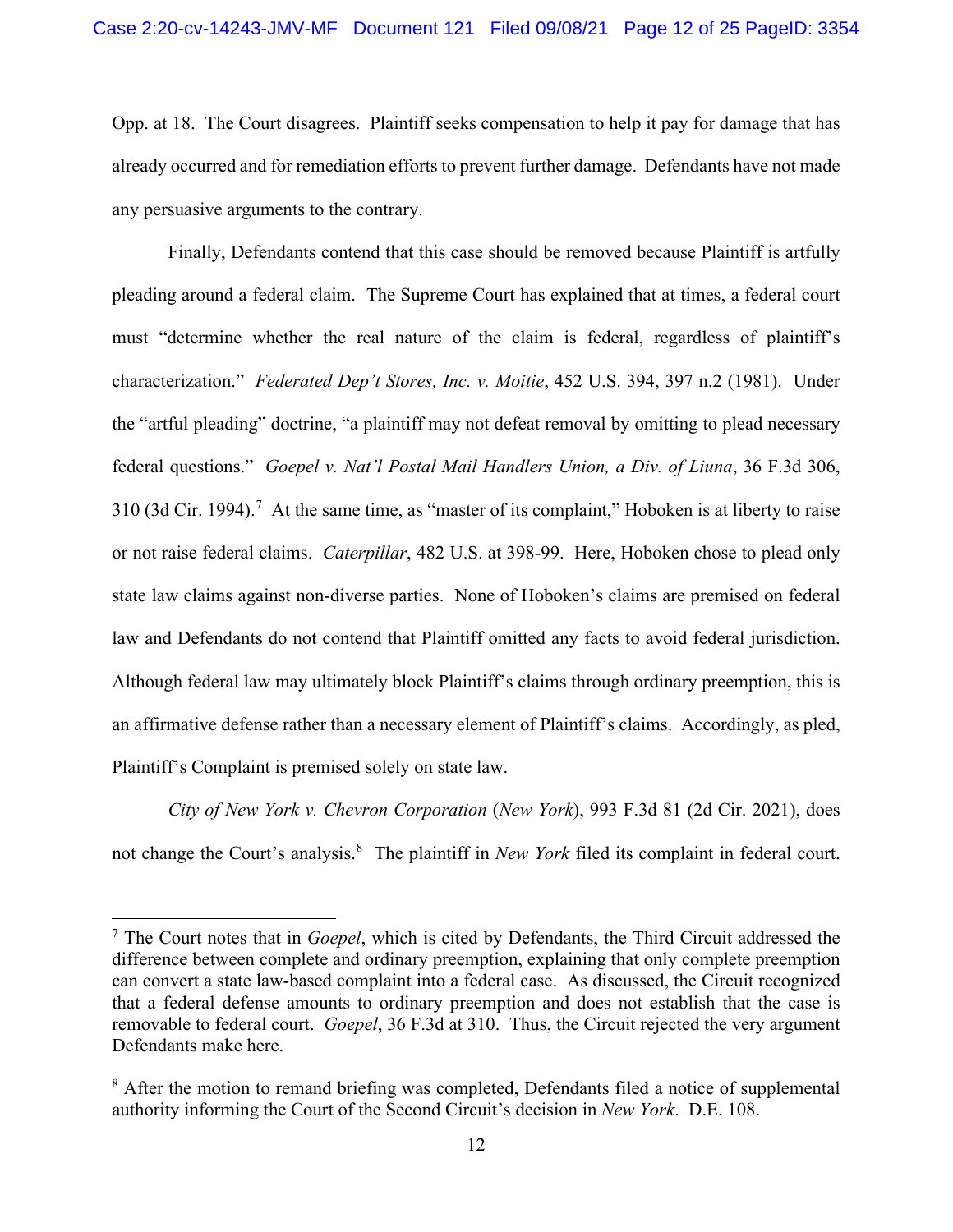As a result, the Second Circuit was "free to consider the [Defendants'] preemption defense on its own terms, not under the heightened standard unique to the removability inquiry." *Id.* at 94. In fact, the Second Circuit expressly noted that because of this procedural difference, its conclusion did not conflict with "the parade of recent opinions holding that 'state-law claims for public nuisance brought against fossil fuel producers do not arise under federal law.'" *Id.* (quoting *City of Oakland*, 960 F.3d at 575) (internal brackets omitted). *New York* merely suggests that Defendants may ultimately prevail with their federal preemption defense argument, but this defense does not provide this Court with subject-matter jurisdiction.

## **3.** *Grable* **Jurisdiction[9](#page-12-0)**

A claim is also deemed to arise under federal law for purposes of the well-pleaded complaint rule when, although it finds its origins in state law, "the plaintiff's right to relief necessarily depends on resolution of a substantial question of federal law." *Empire Healthchoice Assurance Inc.*, 547 U.S. at 690. This exception to the well-pleaded complaint rule only applies to a "slim category" of cases that satisfy four requirements: within a state law claim, a federal issue is "(1) necessarily raised, (2) actually disputed, (3) substantial, and (4) capable of resolution in federal court without disrupting the federal-state balance approved by Congress." *Manning v. Merrill Lynch Pierce Fenner & Smith, Inc.*, 772 F.3d 158, 163 (3d Cir. 2014) (quoting *Gunn v. Minton*, 568 U.S. 251, 258 (2013)).

A federal issue is necessarily raised if "vindication of a right under state law must necessarily turn on some construction of federal law." *Id.* (quoting *Franchise Tax Bd. of State of Cal. v. Constr. Laborers Vacation Trust for S. Cal.*, 463 U.S. 1, 9 (1983)). In *Grable & Sons Metal* 

<span id="page-12-0"></span><sup>9</sup> *Grable* jurisdiction is sometimes referred to as *Smith* jurisdiction in light of *Smith v. Kansas City Title & Trust Co.*, 255 U.S. 180 (1921).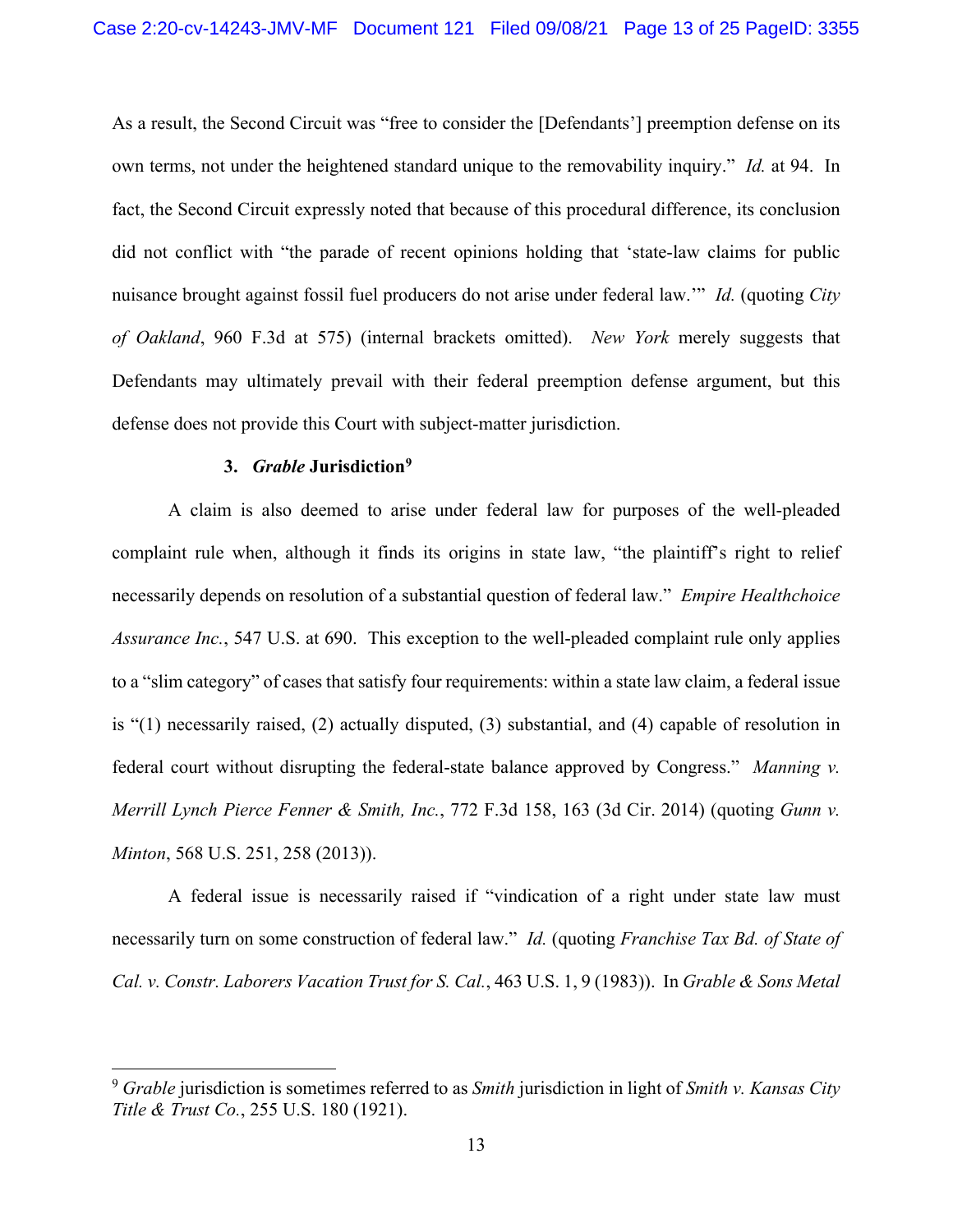*Products, Inc. v. Darue Engineering & Manufacturing*, for example, the IRS seized real property to satisfy a federal tax delinquency and subsequently sold the property. 545 U.S. 308, 310 (2005). Grable brought a quiet title action in state court five years later, claiming that the purchaser's record title was invalid because the IRS failed to notify Grable of the seizure in the specific manner required by 26 U.S.C. § 6335. *Id.* at 311. The Supreme Court determined that federal jurisdiction was appropriate because "[w]hether Grable was given notice within the meaning of the federal statute is thus an essential element of its quiet title claim, and the meaning of the federal statute is actually in dispute." *Id.* at 315.

Defendants maintain that for its nuisance claims, Hoboken is required to prove that Defendants' conduct is unreasonable. This depends, according to Defendants, on an assessment of whether "the gravity of the harm outweighs the utility of the actor's conduct' or that 'the harm caused by the conduct is serious.'" NOR ¶ 140 (quoting *Seven Plus One, LLC v. Sellers*, No. A-4688-14T2, 2016 WL 6994346, at \*6 (N.J. Super. Ct. App. Div. Nov. 29, 2016)). Defendants go on to explain that this analysis is akin to the analysis Congress already performed when enacting a variety of federal environmental statutes. *Id.* Thus, Defendants conclude, Plaintiff's claims are "inherently federal in character." *Id.* ¶ 141.

This general concern that federal law might be implicated or may guide the Court's analysis is materially different than a claim, like that in *Grable*, that is dependent on the interpretation of federal law. Critically, Defendants do not identify any provision of federal law that would provide them a remedy or upon which Plaintiff's nuisance claims are predicated. "The fact that federal law may be informative . . . or 'shape or even limit the remedy that Plaintiff may obtain' does not mean that federal law is a necessary component of the cause of action." *MHA LLC v. HealthFirst,*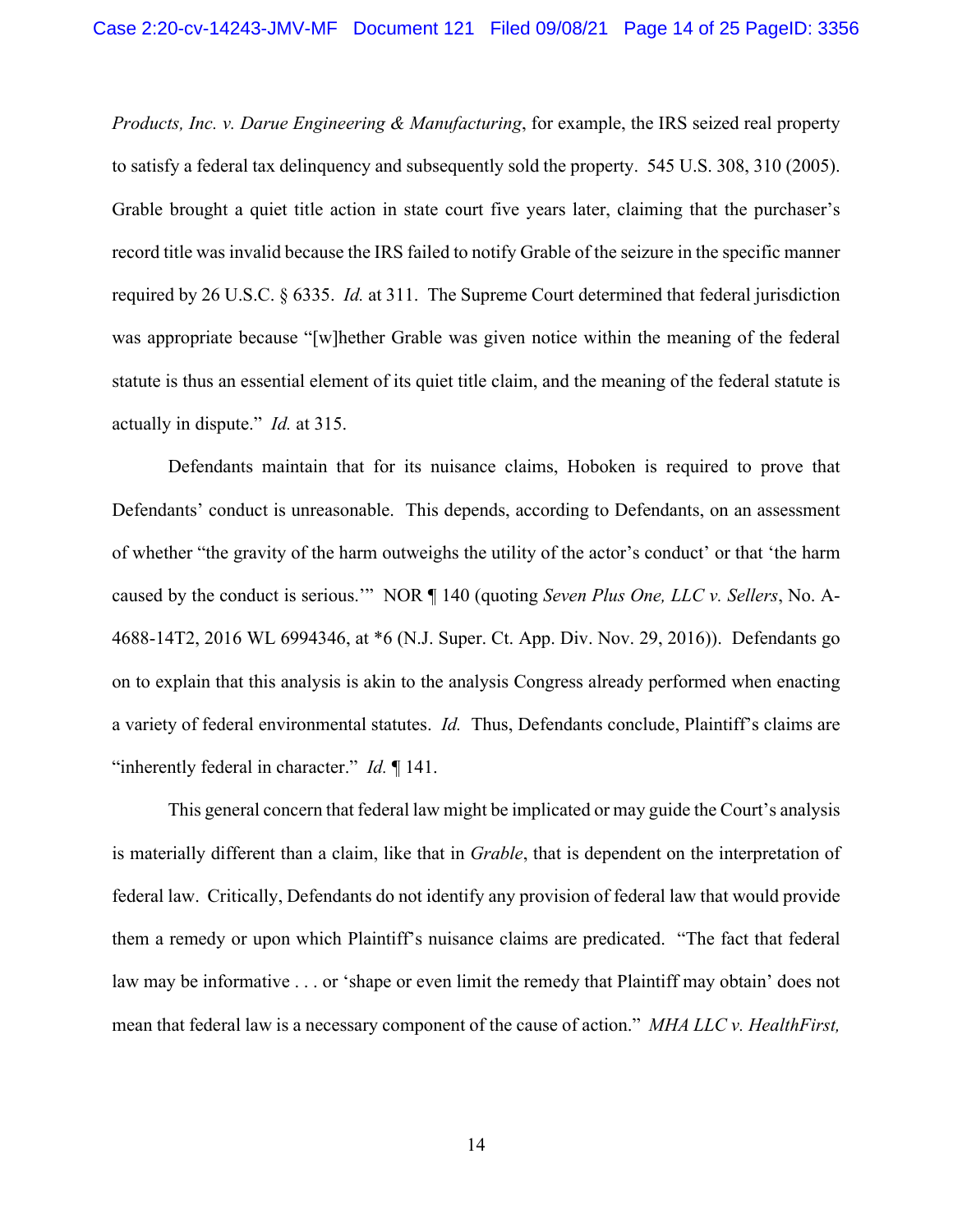*Inc.*, 629 F. App'x 409, 413 (3d Cir. 2015) (internal quotation omitted). As the district court explained in *San Mateo*:

> [E]ven if deciding that nuisance claims were to involve a weighing of costs and benefits, and even if the weighing were to implicate the defendants' dual obligations under federal and state law, that would not be enough to invoke *Grable* jurisdiction. On the defendants' theory, many (if not all) state tort claims that involve the balancing of interests and are brought against federally regulated entities would be removable. *Grable* does not sweep so broadly.

*County of San Mateo v. Chevron Corp.*, 294 F. Supp. 3d 934, 989 (N.D. Cal. 2018).

In their opposition brief, Defendants argue that Hoboken's claims implicate affirmative federal constitutional elements imposed by the First Amendment, which are not considered affirmative defenses. Defendants further contend that federal jurisdiction is proper under *Grable* because the Court will be required to construe the First Amendment when considering Plaintiff's claims. Defs. Opp. at 24-25. Defendants rely on cases that address the constitutional limits of common law defamation claims. *See Phila. Newspapers, Inc. v. Hepps*, 475 U.S. 767, 774 (1986). Each of the cases involve a federal constitutional defense to a state tort law. Critically, the federal court's jurisdiction in each of these cases did not appear to turn on the existence of the constitutional defense. *See, e.g.*, *Hustler Magazine, Inc. v. Falwell*, 485 U.S. 46, 48 (1988) (explaining that the respondent originally filed a diversity action in district court); *Hepps*, 475 U.S. at 774 (reviewing state court claims that were considered by the Pennsylvania Supreme Court). The Court finds Defendants' authority to be inapposite.

Finally, Defendants cite *Ortiz v. University of Medicine & Dentistry of New Jersey*, No. 08-2669, 2009 WL 737046 (D.N.J. Mar. 18, 2009), for the proposition that when a court is required to construe the United States Constitution, the claim necessarily raises a federal issue under *Grable*. Defs. Opp. at 25. The Court disagrees; the implications of *Ortiz* are not nearly as broad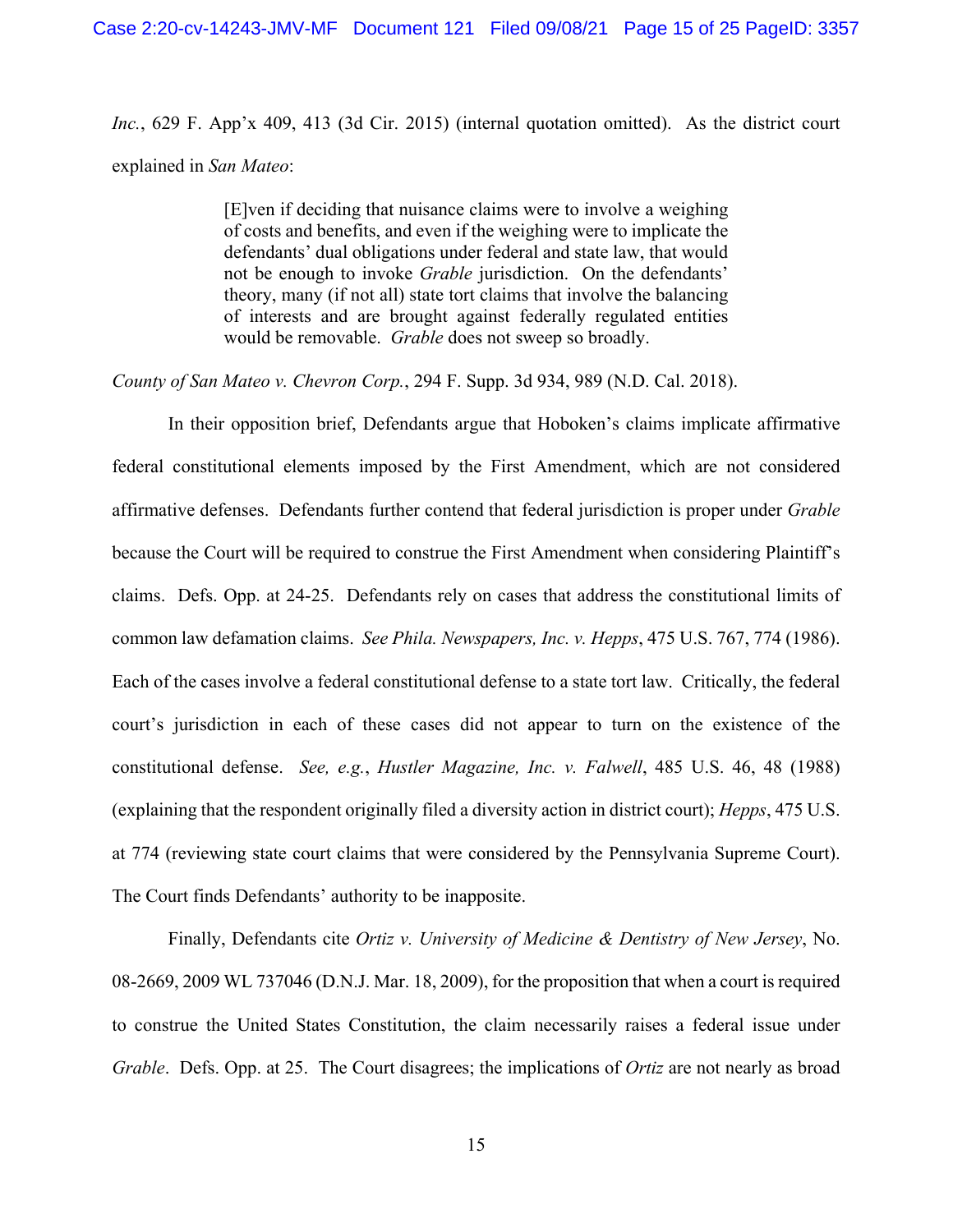as Defendants represent. In *Ortiz*, Judge Linares adopted Magistrate Judge Falk's conclusion that *Grable* jurisdiction existed because the plaintiff's state law wrongful termination and employment discrimination claims were dependent on federal law. But in *Ortiz*, the plaintiff alleged that she was terminated in retaliation for exercising her right to free speech, in violation of the First and Fourteenth Amendments. 2009 WL 737046, at \*5. Thus, the plaintiff's "state cause of action require[d] proof of violation of federal law as an essential element to recovery." *Id.* at \*7. Nothing in *Ortiz* stands for the broad proposition that any constitutional issue, no matter how it is raised, is sufficient to invoke federal jurisdiction. And as explained above, Hoboken's claims do not turn on federal law.

Every court that has considered Defendants' *Grable* argument thus far has rejected Defendants' position. *See Massachusetts v. Exxon Mobil Corp.*, 462 F. Supp. 3d 31, 45 (D. Mass. 2020) (collecting cases). Defendants do not challenge any of these decisions, and this Court finds these decisions persuasive. Seeing no clear reason to deviate from the clear weight of authority, this Court also concludes that *Grable* jurisdiction does not exist. As a result, Defendants fails to establish that there is federal question jurisdiction in this matter as authorized by 28 U.S.C. § 1331.

### **B. Outer Continental Shelf Lands Act Removal**

Defendants also contend that this Court has original jurisdiction pursuant to the OCSLA, 43 U.S.C. § 1349(b). NOR ¶¶ 31-41. Specifically, Defendants maintain that Plaintiff's claims encompass Defendants' activities on the Outer Continental Shelf ("OCS"), and therefore, fall into the "broad jurisdictional grant of Section 1349."[10](#page-15-0) *Id.* ¶ 31. The OCSLA "extends federal law to

<span id="page-15-0"></span> $10$  The Continental Shelf "is a vast underwater expanse that begins a few miles from the U.S. coast, where states' jurisdiction ends, and extends roughly two hundred miles into the ocean to the seaward limit of the international-law jurisdiction of the United States." *Baltimore II*, 952 F.3d at 465 n.8 (internal quotations omitted).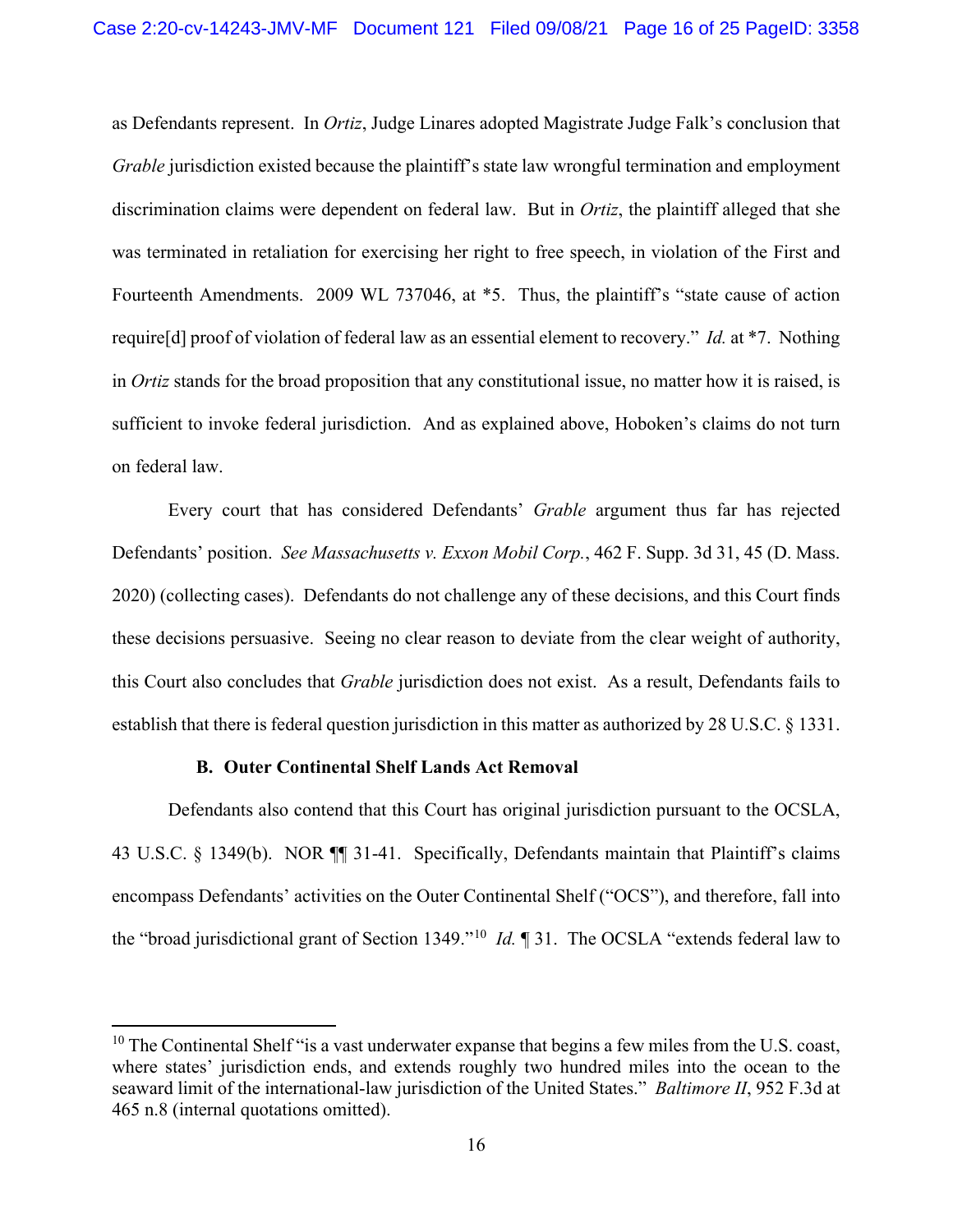the subsoil and seabed of the Outer Continental Shelf and all attachments thereon." *Parker Drilling Mgmt. Servs., Ltd. v. Newton*, 139 S. Ct. 1881, 1886 (2019). Thus, pursuant to the OCSLA, the federal government has exclusive jurisdiction over the OCS. *Id.* at 1887.

When considering jurisdiction under the OCSLA, courts analyze (1) whether the conduct "that caused the injury constituted an operation conducted on the outer Continental Shelf that involved the exploration and production of minerals," and (2) if the case "arises out of, or in connection with the operation." *In re Deepwater Horizon*, 745 F.3d 157, 163 (5th Cir. 2014); *see also Various Pls*. *v. Various Defs.* (*Oil Field Cases*), 673 F. Supp. 2d 358, 370 (E.D. Pa. 2009) (looking to the Fifth Circuit for guidance on OCSLA jurisdiction because there is no Third Circuit precedent on the issue). In addition, Section 1349 requires a "but-for" connection between the claims and the OCS operation. *Id.*

Defendants argue that the "but-for" requirement is too narrow. Specifically, Defendants maintain that such causation is sufficient but not necessary under the OCSLA. Instead, Defendants point to the statutory text of Section 1349(b), which only requires a "connection." Defs. Opp. at 29-30. In support, Defendants rely on *EP Operating Ltd. Partnership v. Placid Oil Co.*, 26 F.3d 563 (5th Cir. 1994), which concluded that a suit that "would affect the efficient exploitation of resources from the OCS" was within the jurisdictional grant of Section 1349. *Id.* at 570. Defendants maintain that *EP Operating* establishes that jurisdiction exists "where the plaintiff's claims are connected to OSCLA operations in the sense that they threaten to 'impair' the 'recovery' of minerals from the OCS." Defs. Opp. at 30. In *EP Operating*, however, the Fifth Circuit did not consider the parameters of a causal connection under the Act. Instead, the Circuit was addressing the definition of "operation." *EP Operating Ltd.*, 26 F.3d at 570. Accordingly, *EP Operating* does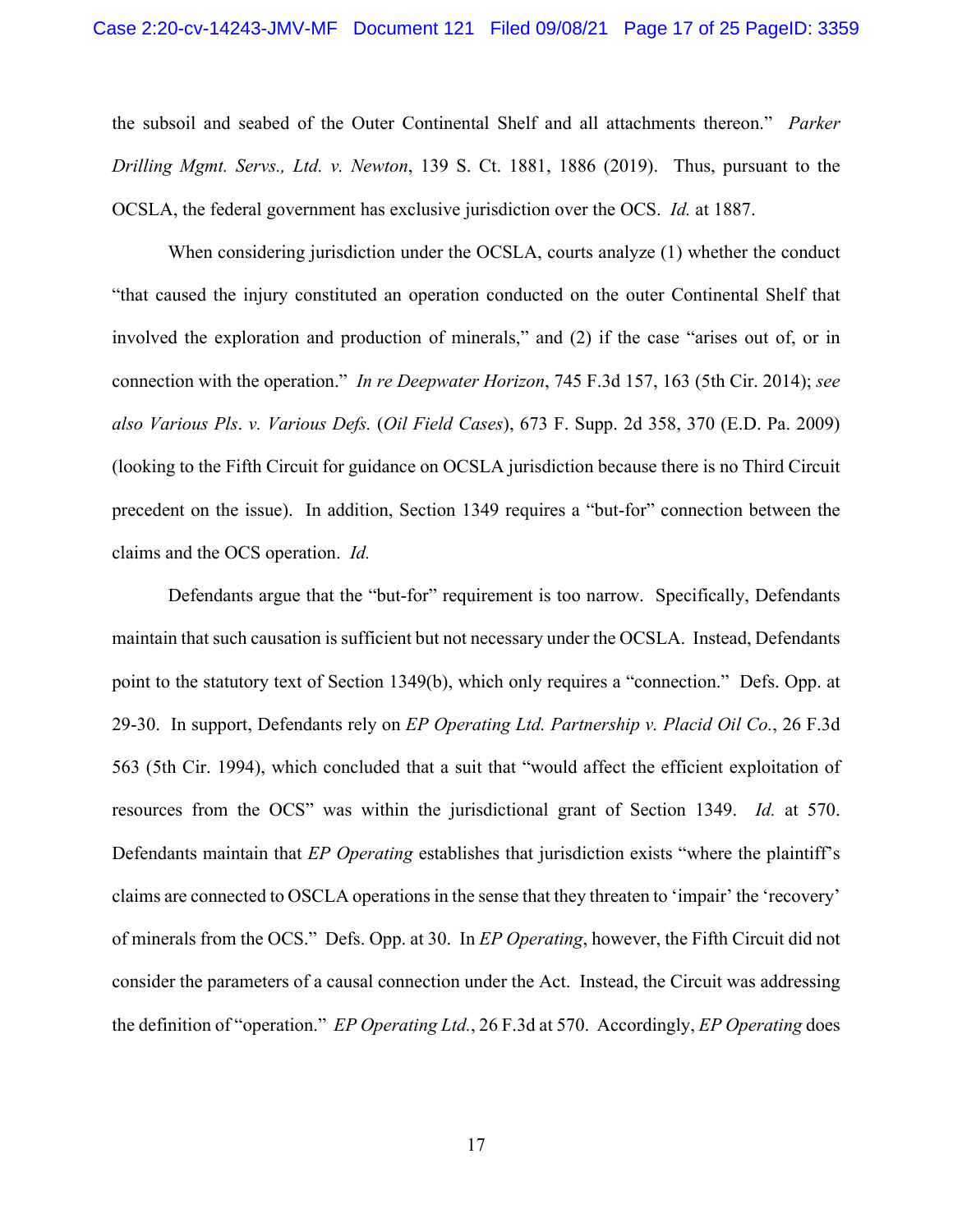not support Defendants' argument. Because Defendants provide no other authority to deviate from the but-for requirement, the Court applies the but-for test.

Turning to the merits of Defendants' OCLSA jurisdictional argument, Defendants contend that OCSLA jurisdiction exists because certain Defendants participated in the OCS leasing program. NOR ¶¶ 36-37. Because of Defendants' allegedly deceptive promotion of oil and gas, Defendants were able to increase production and some of this increased production originated from the OCS. Defendants continue that Hoboken's claims and damages, therefore, arise from these OCS operations. This chain of causation is too attenuated. Although it is more than plausible that fossil fuels originating from the OCS led to the effects of global warming that Hoboken is now facing, this does not amount to but-for causation. As explained by the Court in *San Mateo*, "even if some of the activities that caused the alleged injuries stemmed from operations on the [OCS], the defendants have not shown that the plaintiffs' causes of action would not have accrued *but for* the defendants' activities on the shelf." *San Mateo*, 294 F. Supp. 3d at 939; *see also Baltimore I*, 388 F. Supp. 3d at 566 (concluding that OCSLA jurisdiction does not exist because the City's claims are based on a broad array of conduct and the defendants failed to establish that the claims "would not have occurred but for defendants' extraction activities on the OCS"). Consequently, the OCSLA does not confer subject-matter jurisdiction.

## **C. Federal Officer Removal**

Defendants also removed this matter on the basis of the federal officer removal statute, 28 U.S.C. § 1442(a). "The 'central aim' of the federal officer removal statute 'is to protect officers of the federal government from interference by litigation in state court while those officers are trying to carry out their duties." *Golden v. N.J. Inst. of Tech.*, 934 F.3d 302, 309 (3d Cir. 2019) (quoting *Papp v. Fore-Kast Sales Co., Inc.*, 842 F.3d 805, 811 (3d Cir. 2016)) (internal punctuation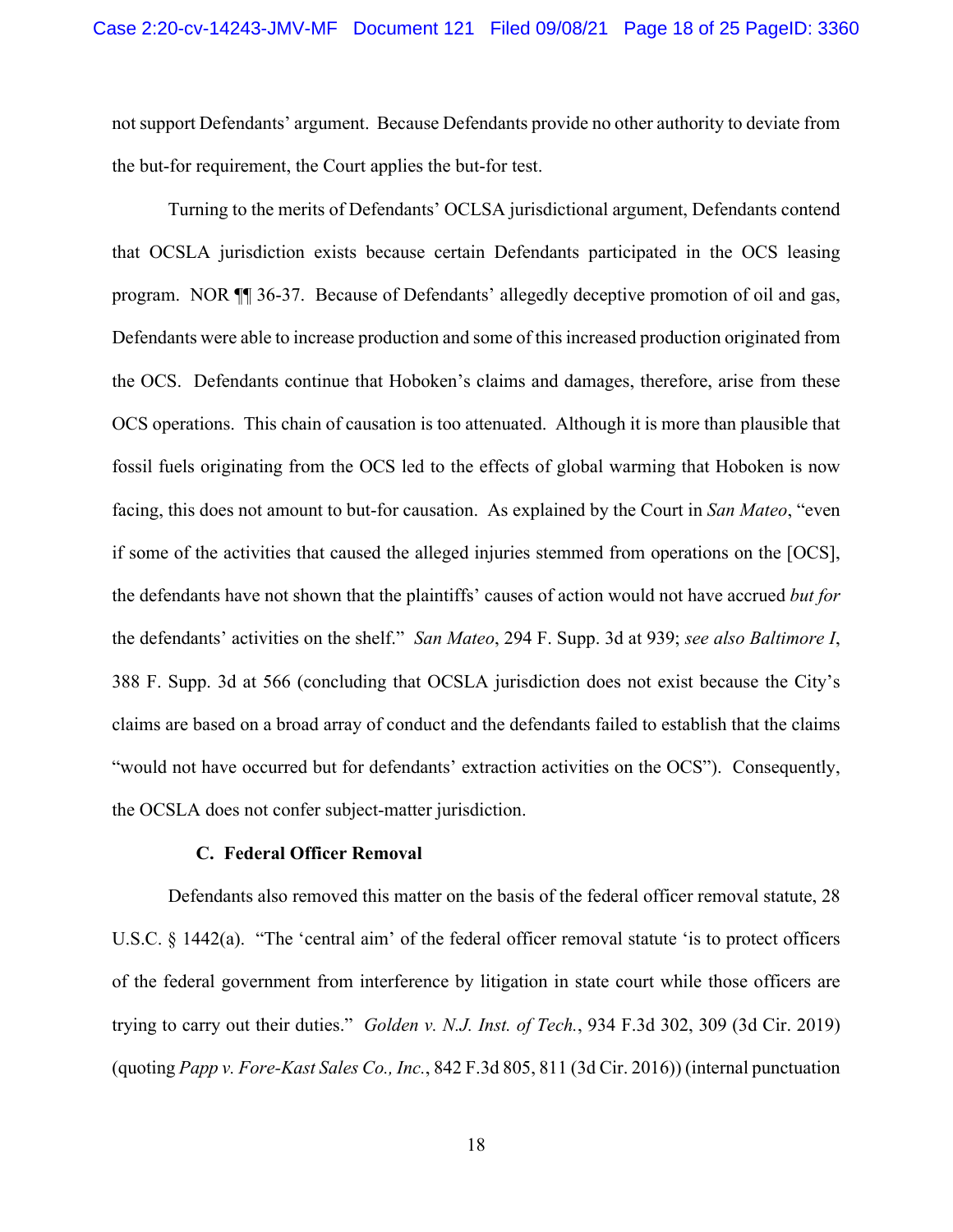omitted). For a court to exercise its jurisdiction under Section  $1442(a)(1)$ , it must be satisfied that each of the following four requirements are met:

> (1) the defendant is a person within the meaning of the statute; (2) the plaintiff's claims are based upon the defendant's conduct arising under the United States, its agencies, or its officers; (3) the plaintiff's claims against the defendant are for, or relating to an act under color of federal office; and (4) the defendant raises a colorable federal defense to the plaintiff's claim.

*Id.* (quoting *Papp*, 842 F.3d at 812) (internal quotation marks omitted).<sup>[11](#page-18-0)</sup>

Defendants' argument turns on the second and third requirements. The second requirement "is liberally construed to cover actions that involve an effort to assist, or to help carry out, the federal supervisor's duties or tasks." *Id.* In this instance, Defendants maintain that at a minimum, the Chevron parties "performed critical and necessary functions for the U.S. military in furtherance of national defense policy and have acted pursuant to government mandates, leases, and contracts under which they assisted the federal government in achieving federal policy goals, all under federal direction, oversight, and control." NOR ¶ 42. Specifically, Defendants maintain that they acted under a federal officer because the government exerted extensive guidance and control over their fossil fuel production. *Id.* ¶ 44. To meet the third requirement, "it is sufficient for there to

28 U.S.C. § 1442(a)(1).

<span id="page-18-0"></span> $11$  Section 1442 provides as follows:

<sup>(</sup>a) A civil action or criminal prosecution that is commenced in a State court and that is against or directed to any of the following may be removed by them to the district court of the United States for the district and division embracing the place wherein it is pending:

<sup>(1)</sup> The United States or any agency thereof or any officer (or any person acting under that officer) of the United States or of any agency thereof, in an official or individual capacity, for or relating to any act under color of such office or on account of any right, title or authority claimed under any Act of Congress for the apprehension or punishment of criminals or the collection of the revenue.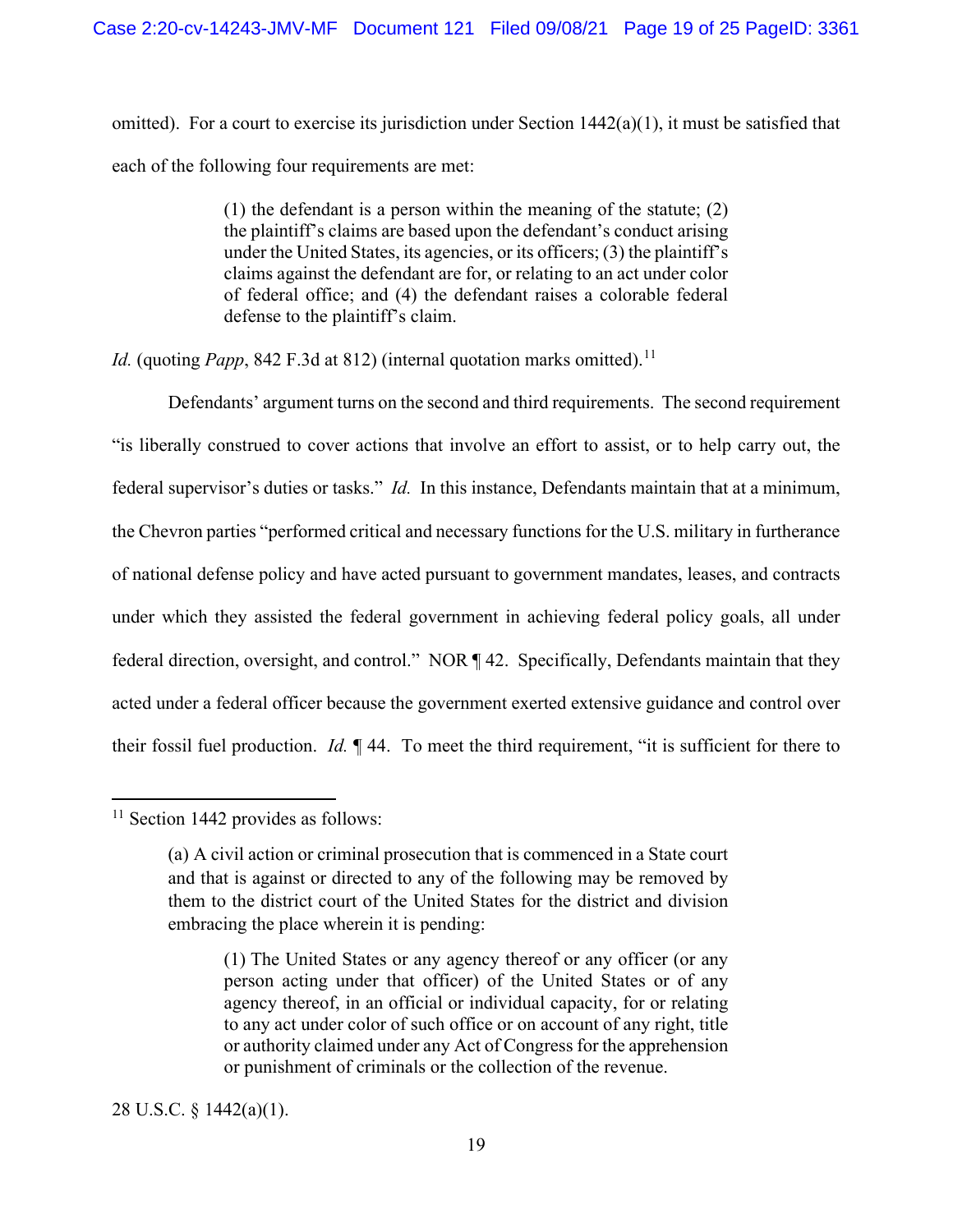be a 'connection' or 'association' between the act in question and the federal officer." *Golden*, 934 F.3d at 310 (quoting *In re Commonwealth's Motion to Appoint Counsel Against or Directed to Def. Ass'n of Phila.*, 790 F.3d 457, 468 (3d Cir. 2015)). To support their argument, Defendants provide a historical treatise about the United States' need for fossil fuels for national security purposes during the twentieth century and explain that Defendants' oil and gas production was in part connected to these national security concerns. *Id.* ¶¶ 48-133. While informative, the historical narrative is not relevant. Hoboken's Complaint is focused on Defendants' decades long misinformation campaign that was utilized to boost Defendants' sales to consumers. Defendants do not claim that any federal officer directed them to engage in the alleged misinformation campaign.

Turning to the specifics of Defendants' federal officer removal argument. Defendants rely on their involvement with the OCS leasing program; a petroleum reserve at Elk Hills, California; and specialized government contracts and work related to national defense. OCS leases are administered by the Department of Interior, and Defendants maintain that in 2009, "oil produced from the OCS accounted for 30% of all domestic production." NOR ¶¶ 65-67. With respect to Elk Hills, Defendants' argument stems from Chevron's predecessor's involvement with a petroleum reserve in California that is owned by the federal government, from 1976 to 1998. *Id.* ¶¶ 83-103. Each circuit that has considered whether Defendants' involvement with the OCS leases and the Elk Hills reserve is sufficient to satisfy the federal officer removal statute has found that it is not. The Fourth Circuit explained that "[a]ny connection between the fossil fuel production of the OCS and the conduct alleged in the Complaint is simply too remote" to satisfy the third prong. *Mayor & City Counsel of Balt. v. BP P.L.C.* (*Baltimore II*), 952 F.3d 452, 466 (4th Cir. 2020). The Fourth Circuit further explained that although Baltimore's complaint references the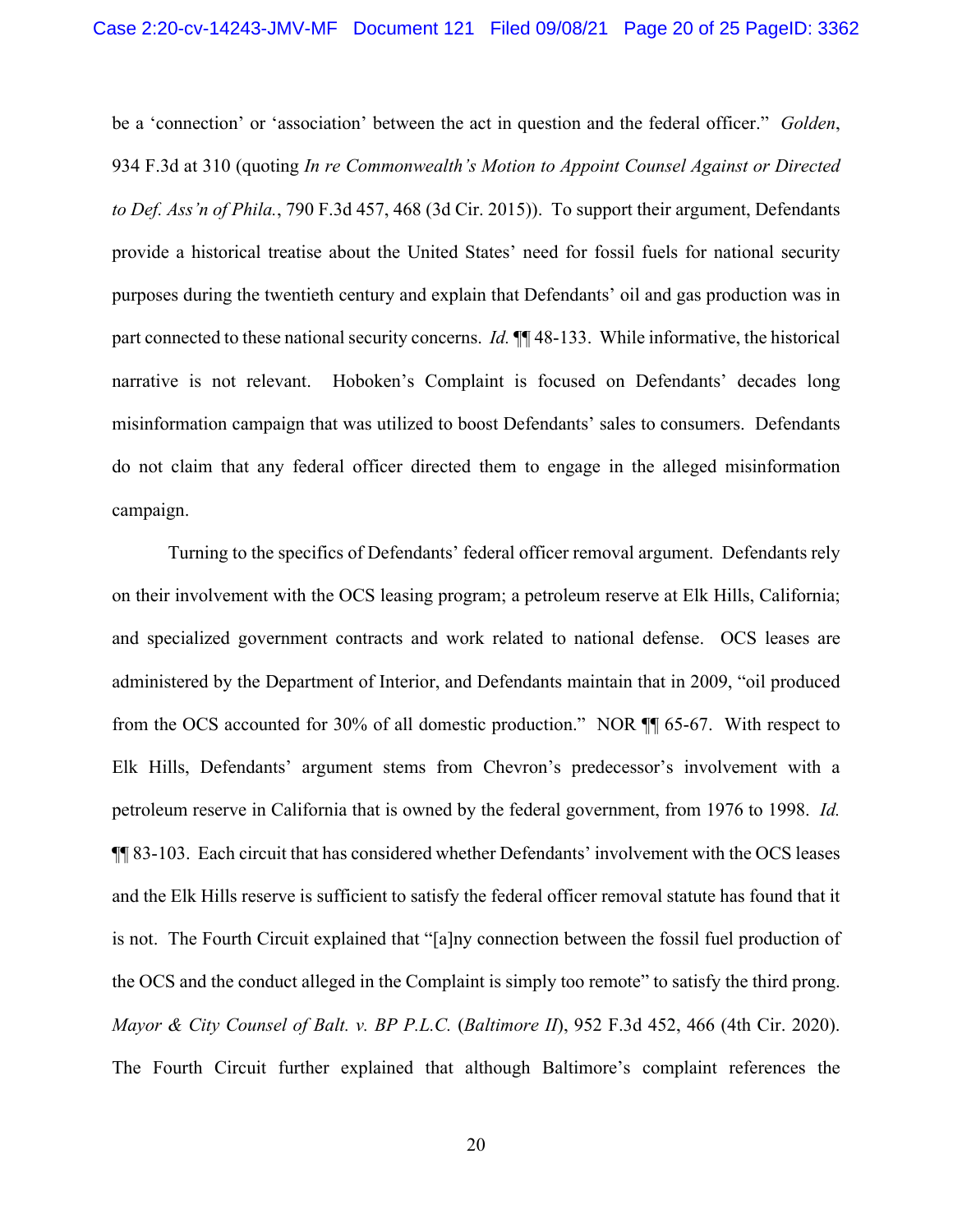defendants' production, these allegations "only serve to tell a broader story" about how Defendants' fossil fuels contributed to greenhouse gas pollution. *Id.* at 467. But "it is the concealment and misrepresentation of the products' known dangers—and simultaneous promotion of their unrestrained use—that allegedly drove consumption, and thus greenhouse gas pollution, and thus climate change." *Id.* The Fourth Circuit reached the same conclusion with respect to Elk Hills. *Id.* at 468-69. The First Circuit similarly explained that:

> [a]t first glance, these agreements may have the flavor of federal officer involvement in the oil companies' business, but that mirage only lasts until one remembers what Rhode Island is alleging in its lawsuit. Rhode Island is alleging the oil companies produced and sold oil and gas products in Rhode Island that were damaging the environment and engaged in a misinformation campaign about the harmful effects of their products on the earth's climate. contracts the oil companies invoke as the hook for federal-officer jurisdiction mandate none of those activities.

*Rhode Island II*, 979 F.3d at 59-60. The Court sees no reason to depart from the persuasive reasoning of the First and Fourth Circuits. As discussed, Plaintiff is not focused on the specialized and limited production efforts on the OCS and at Elk Hills, or, for that matter, Defendants' overall production efforts. Instead, Plaintiffs point to Defendants' misinformation campaign. Accordingly, the Court concludes that Defendants' conduct relating to OCS and Elk Hills does not serve as a jurisdictional hook.

The same is true for Defendants' contention that their role in providing the United States' military with specialized fuel, and for the storage and transport of fuel for national emergencies, are sufficient bases to convey federal jurisdiction. NOR ¶¶ 104, 107-30. As recognized by Defendants themselves, fuel produced through these military contracts at the present day is "highly specialized" so that it can be used on planes, ships and other vehicles and satisfy other national defense requirements. *Id.* ¶¶ 120. This specialized fuel does not appear to be the same as fuel that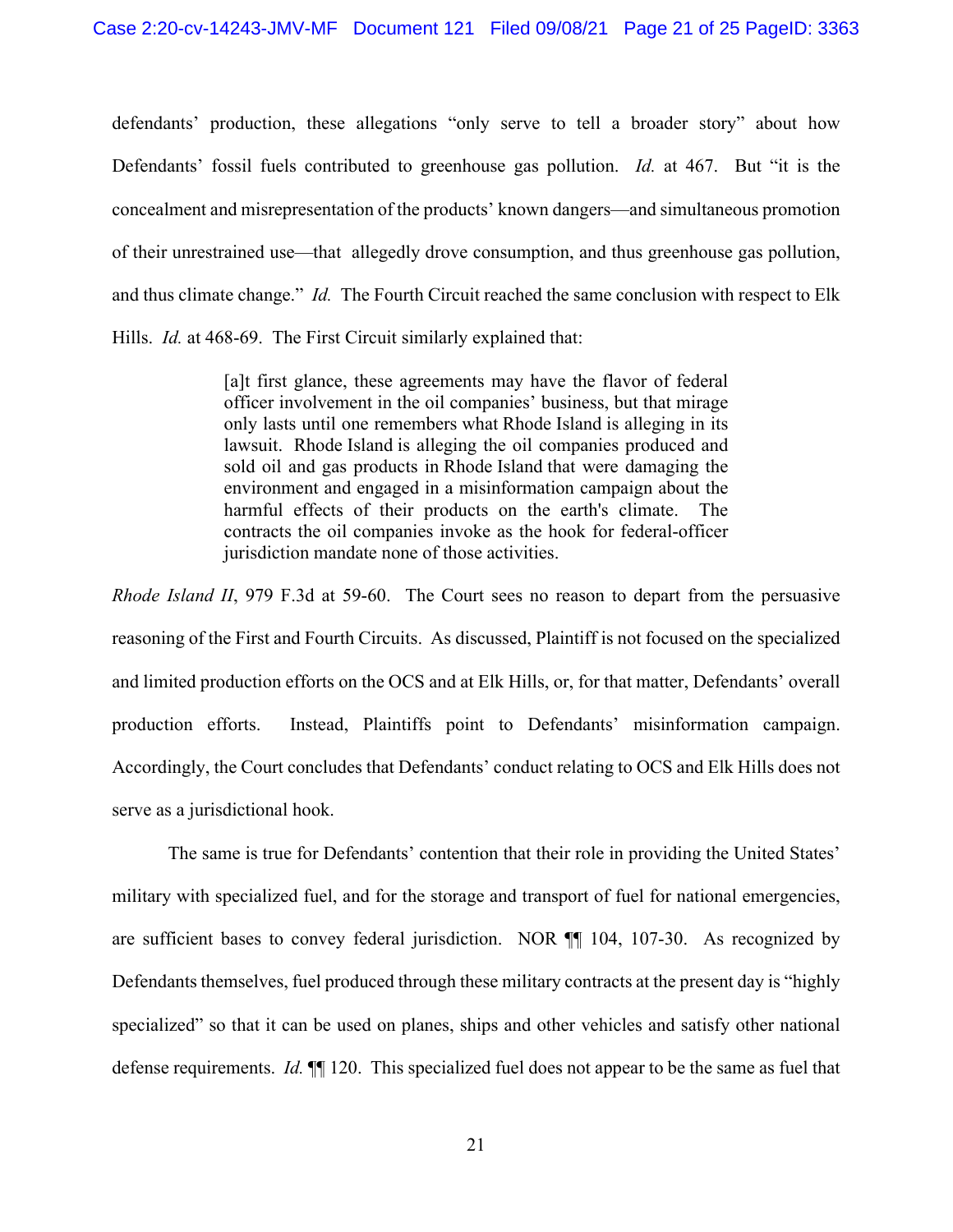consumers purchased because of Defendants' alleged marketing and disinformation campaigns. Finally, Hoboken's Complaint does not touch on the storage or transport of fossil fuels. Consequently, this conduct does not relate to Plaintiff's claims.

With respect to the federal officer removal statute, Defendants' basis for removal and arguments in their opposition brief are largely the same as those presented to each circuit court that has considered federal officer removal in the related cases. Four circuits have concluded that Defendants could not remove based on the federal officer removal statute. Defendants, however, provide new information in this matter that they contend should change the analysis. For example, with respect to Elk Hills, Defendants provide new factual support demonstrating that the Navy hired Standard Oil, Chevron's predecessor, to operate the field on its behalf for thirty-one years. NOR ¶ 95. Defendants also provide new information about the government's control of the oil and gas industry during World War II. *Id.* ¶¶ 48-60. But again, Plaintiff's claims focus on Defendants' alleged misinformation campaign, not their production of oil and gas. Moreover, Defendants' new information addresses conduct that predates Plaintiff's allegations. Thus, this new information likely would not change any of the prior circuit analyses. In fact, the District of Hawai'i recently determined that Defendants' new information did not alter the analysis and concluded that there was not federal officer removal. *See City & Cnty. of Honolulu v. Sunoco LP*, No. 20-163, 2021 WL 531237, at \*4-5 (D. Haw. Feb. 12, 2021) ("The Court is unconvinced that any of the supposedly additional or new arguments presented here alter the Ninth Circuit's holding that the leases do not give rise to an unusually close relationship with the federal government for purposes of Section 1442(a)(1)."). And critically, this information does not alter this Court's conclusion in this matter. Defendants, therefore, cannot remove this matter pursuant to the federal officer removal statute.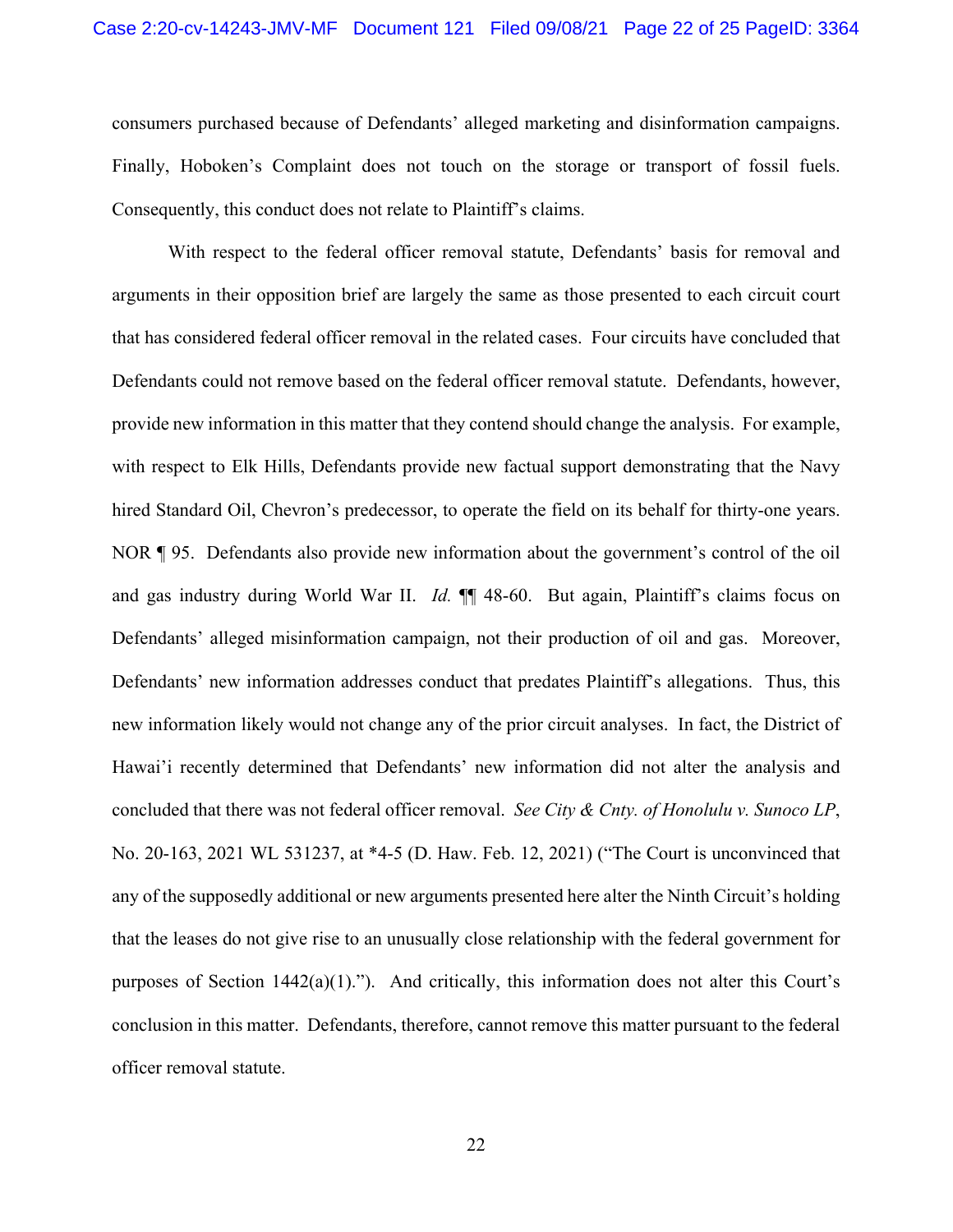#### **D. Federal Enclave Removal**

Next, Defendants seek to remove this matter on the basis of federal enclave jurisdiction. NOR ¶¶ 178-82. "A federal enclave is an area over which the federal government has assumed exclusive legislative jurisdiction through the application of Art. I, Section 8 of the U.S. Constitution." *Jones v. John Crane-Houdaille, Inc.*, No. 11-2374, 2012 WL 1197391, at \*1 (D. Md. Apr. 6, 2012). "A suit based on events occurring in a federal enclave, where state law has been federalized, therefore must necessarily arise under federal law and implicates federal question jurisdiction under § 1331." *Id.* The "key factor" in deciding whether federal enclave jurisdiction exists is the location of the injury. *Sparling v. Doyle*, No. 13-323, 2014 WL 2448926, at \*3 (W.D. Tex. May 30, 2014); *see also Board of Cnty. Comm'rs of Boulder Cnty. v. Suncor Energy (U.S.A.) Inc.*, 405 F. Supp. 3d 947, 974 (D. Colo. 2019) (quoting *Ramos v. C. Ortiz Corp.*, No. 15-980, 2016 WL 10571684, at \*3 (D.N.M. May 20, 2016)) ("The location where Plaintiff was injured determines whether the right to removal exists" under federal enclave jurisdiction."); *Baltimore I*, 388 F. Supp. 3d at 565 (explaining that "courts have only found that claims arise on federal enclaves, and thus fall within federal question jurisdiction, when all or most of the pertinent events occurred there"); *Bordetsky v. Akima Logistics Servs., LLC*, No. 14-1786, 2016 WL 614408, at \*2 (D.N.J. Feb. 16, 2016) ("When dealing with a federal enclave, the focus is on where the tort occurred.").

Defendants contend that the Complaint relies upon conduct that occurred in the District of Columbia and that some of the fossil fuel produced by Defendants came from federal enclaves. NOR ¶¶ 178-82. In a footnote, Defendants add that because Plaintiff's injuries arise from all global warming, Plaintiff is necessarily complaining about emissions from jet fuel on United States military bases. Defs. Opp. at 53 n.10. Again, the Court disagrees. The focus of Hoboken's claims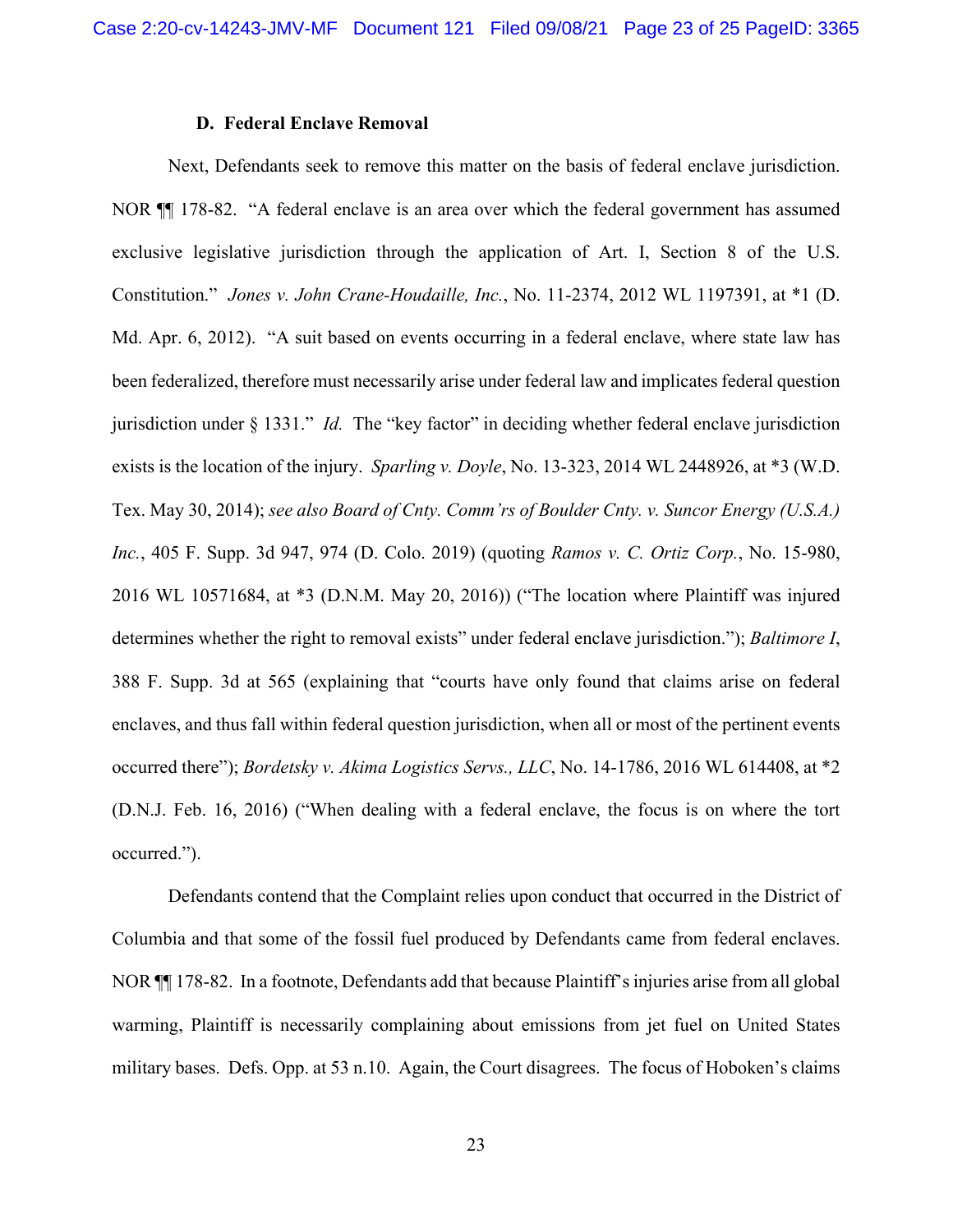is on harm that occurred in Hoboken rather than in a federal enclave. This argument, therefore, is rejected.

#### **E. Class Action Fairness Act Jurisdiction**

Finally, Defendants maintain that this matter is removable under the CAFA. NOR  $\P$  183-95. The CAFA provides federal courts with diversity jurisdiction over class actions when (1) the amount in controversy exceeds \$5 million; (2) there are minimally diverse parties; and (3) the class consists of 100 or more members. *Gallagher v. Johnson & Johnson Consumer Cos.*, 169 F. Supp. 3d 598, 601-02 (D.N.J. Mar. 14, 2016) (citing *Standard Fire Ins. Co. v. Knowles*, 568 U.S. 588, 592 (2013)). A class action is defined as "any civil action filed under rule 23 of the Federal Rules of Civil Procedure or similar State statute or rule of judicial procedure authorizing an action to be brought by 1 or more representative persons as a class action." 28 U.S.C.  $\S$  1332(d)(1)(B). This argument can be dealt with in short order because Plaintiff is not bringing this matter under Rule 23 or any similar state law. Defendants provide no information suggesting otherwise. Consequently, the Court concludes that CAFA jurisdiction does not exist.

In sum, none of Defendants' bases for federal jurisdiction are sound. Accordingly, this matter will be remanded to state court.

#### **IV. MOTION TO STRIKE**

Defendants seek to strike portions of Plaintiff's reply brief, specifically, Plaintiff's new argument for costs pursuant to 28 U.S.C. § 1447(c) and collateral estoppel, because they were raised for the first time in Plaintiff's reply brief. Defs. Strike Br. at 2-4. Defendants do not set forth the legal basis for their requested relief. While Federal Rule of Civil Procedure 12(f) allows a court to "strike from a pleading an insufficient defense or any redundant, immaterial, impertinent, or scandalous matter," Fed R. Civ. P. 12(f), Defendants seek to strike arguments in a brief.